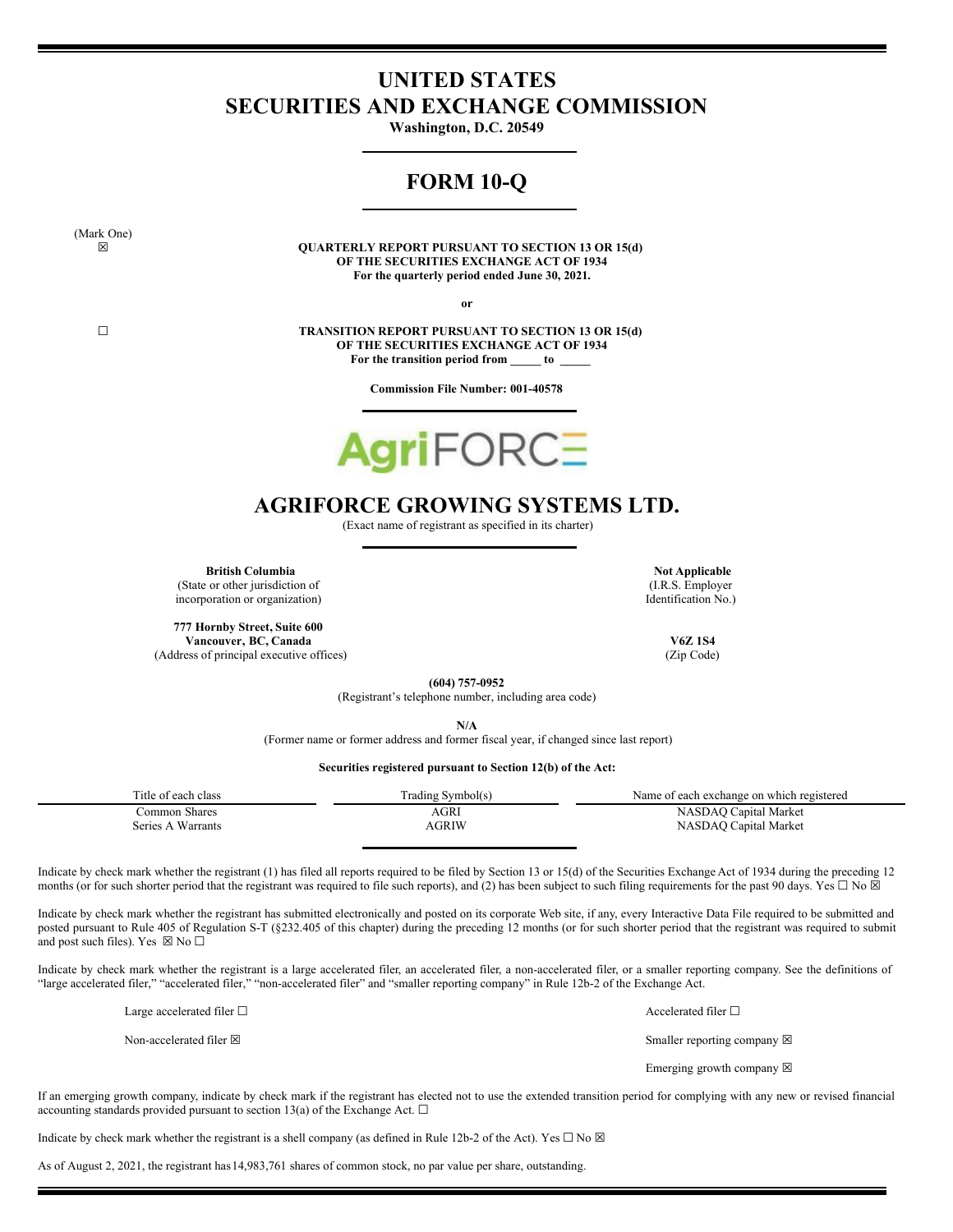## **TABLE OF CONTENTS**

|          | <b>PART I - FINANCIAL INFORMATION</b>                                                                          |                 |
|----------|----------------------------------------------------------------------------------------------------------------|-----------------|
| Item 1.  | <b>Financial Statements</b>                                                                                    | $\overline{4}$  |
|          | Condensed Balance Sheets as of June 30, 2021 and December 31, 2020                                             | $\overline{4}$  |
|          | Condensed Statements of Operations for the three and six months ended June 30, 2021 and June 30, 2020          | $5\overline{)}$ |
|          | Condensed Statement of Shareholders' Equity for the three and six months ended June 30, 2021 and June 30, 2020 | 6               |
|          | Condensed Statements of Cash Flows for the six months ended June 30, 2021 and June 30, 2020                    | $7\phantom{.0}$ |
|          | <b>Notes to Condensed Financial Statements</b>                                                                 | 8               |
| Item 2.  | Management's Discussion and Analysis of Financial Condition and Results of Operations                          | 14              |
| Item 3.  | <b>Quantitative and Qualitative Disclosures About Market Risk</b>                                              | 16              |
| Item 4.  | <b>Controls and Procedures</b>                                                                                 | 17              |
|          | <b>PART II - OTHER INFORMATION</b>                                                                             |                 |
| Item 1.  | <b>Legal Proceedings</b>                                                                                       | 18              |
| Item 1A. | <b>Risk Factors</b>                                                                                            | 18              |
| Item 2.  | Unregistered Sales of Equity Securities and Use of Proceeds                                                    | 18              |
| Item 3.  | <b>Defaults Upon Senior Securities</b>                                                                         | 18              |
| Item 4.  | <b>Mine Safety Disclosures</b>                                                                                 | 18              |
| Item 5.  | Other Information                                                                                              | 18              |
| Item 6.  | <b>Exhibits</b>                                                                                                | 18              |
|          | $\overline{c}$                                                                                                 |                 |
|          |                                                                                                                |                 |

# **Cautionary Note Regarding Forward-Looking Information**

This Quarterly Report on Form 10-Q contains certain "forward-looking statements" within the meaning of Section 27A of the Securities Act of 1933, as amended (the "Securities Act"), and Section 21E of the Securities Exchange Act of 1934, as amended (the "Exchange Act"). These forward-looking statements represent our expectations, beliefs, intentions or strategies concerning future events, including, but not limited to, any statements regarding our assumptions about financial performance; the continuation of historical trends; the sufficiency of our cash balances for future liquidity and capital resource needs; the expected impact of changes in accounting policies on our results of operations, financial condition or cash flows; anticipated problems and our plans for future operations; and the economy in general or the future of the defense industry, all of which were subject to various risks and uncertainties.

When used in this Quarterly Report on Form 10- Q and other reports, statements, and information we have filed with the Securities and Exchange Commission ("Commission" or "SEC"), in our press releases, in our periodic reports on Forms 10-K and 10-Q, in oral statements made by or with the approval of an executive officer, the words or phrases "believes," "may," "will," "expects," "should," "continue," "anticipates," "intends," "will likely result," "estimates," "projects" or similar expressions and variations thereof are intended to identify such forward-looking statements. However, any statements contained in this Quarterly Report on Form 10-Q that are not statements of historical fact may be deemed to be forward-looking statements. We caution that these statements by their nature involve risks and uncertainties, certain of which are beyond our control, and actual results may differ materially depending on a variety of important factors.

We do not assume the obligation to update any forward-looking statement. You should carefully evaluate such statements in light of factors described in this annual report. In this Quarterly Report on Form 10-Q, AgriFORCE Growing Systems Ltd. has identified important factors that could cause actual results to differ from expected or historic results. You should understand that it is not possible to predict or identify all such factors. Consequently, you should not consider any such list to be a complete list of all potential risks or uncertainties.

3

## **PART I — FINANCIAL INFORMATION**

**Item 1. Financial Statements**

**AGRIFORCE GROWING SYSTEMS LTD.**

CONDENSED CONSOLIDATED INTERIM BALANCE SHEETS (Unaudited) (Expressed in US dollars)

June 30, 2021 December 31, 2020

ASSETS Current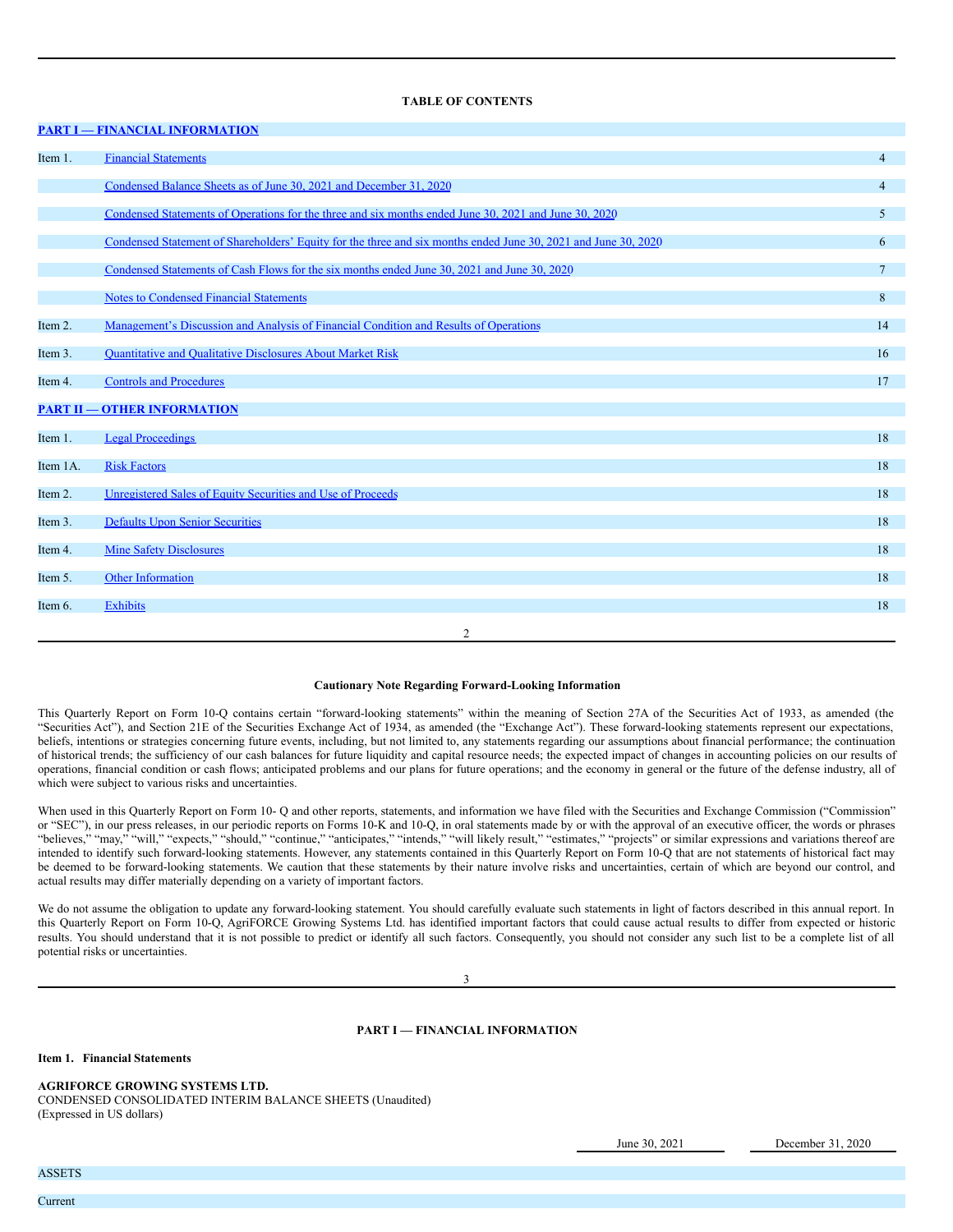| Cash                                                                                                | S  | 157,051        | <sup>\$</sup> | 653,410        |
|-----------------------------------------------------------------------------------------------------|----|----------------|---------------|----------------|
| Accounts receivable                                                                                 |    | 9,511          |               | 8,973          |
| Prepaid expenses and other current assets (Note 3)                                                  |    | 229,831        |               | 213,038        |
| Total current assets                                                                                |    | 396.393        |               | 875,421        |
| Non-current                                                                                         |    |                |               |                |
| Property and equipment, net                                                                         |    | 26,065         |               | 28,443         |
| Deferred IPO costs                                                                                  |    | 1,042,729      |               | 390,932        |
| Construction in progress                                                                            |    | 2,127,574      |               | 2,071,093      |
| Total assets                                                                                        |    | 3,592,761      | $\mathbb{S}$  | 3,365,889      |
| <b>LIABILITIES AND EQUITY</b>                                                                       |    |                |               |                |
| Current                                                                                             |    |                |               |                |
| Accounts payable and accrued liabilities (Note 4)                                                   | S  | 2,305,426      | $\mathbb{S}$  | 1,930,988      |
| Senior secured debentures, net (Note 5)                                                             |    | 698,235        |               |                |
| Total current liabilities                                                                           |    | 3,003,661      |               | 1,930,988      |
| Non-current                                                                                         |    |                |               |                |
| Obligation to issue warrants (Note 5)                                                               |    | 270,669        |               |                |
| Long term loan (Note 6)                                                                             |    | 48,411         |               | 31,417         |
| <b>Total liabilities</b>                                                                            |    | 3,322,741      |               | 1.962.405      |
| Commitments and contingencies (Note 8)                                                              |    |                |               |                |
| Shareholders' equity                                                                                |    |                |               |                |
| Preferred Shares, no par value per share - unlimited shares authorized; 2,258,826 shares issued and |    |                |               |                |
| outstanding at June 30, 2021 and December 31, 2020*                                                 |    | 6,717,873      |               | 6,717,873      |
| Common shares, no par value per share - unlimited shares authorized; 9,542,769 and 8,441,617 shares |    |                |               |                |
| issued and outstanding at June 30, 2021 and December 31, 2020, respectively*                        |    | 7,022,883      |               | 5,696,050      |
| Additional paid-in-capital                                                                          |    | 1,453,367      |               | 1,297,566      |
| Obligation to issue shares                                                                          |    | 94,885         |               | 94,885         |
| Accumulated deficit                                                                                 |    | (15, 145, 791) |               | (12, 521, 944) |
| Accumulated other comprehensive income                                                              |    | 126,803        |               | 119,054        |
| Total shareholders' equity                                                                          |    | 270,020        |               | 1,403,484      |
| Total liabilities and shareholders' equity                                                          | \$ | 3,592,761      | \$            | 3,365,889      |

\* reflects the 1:4.75 reverse stock split effected on November 29, 2020.

The accompanying notes are an integral part of these Condensed Consolidated Interim Financial Statements.

# 4

# **AGRIFORCE GROWING SYSTEMS LTD.**

CONDENSED CONSOLIDATED INTERIM STATEMENTS OF COMPREHENSIVE LOSS (Unaudited) (Expressed in US dollars)

|                                                    |     | Three Months Ended June 30, |   |             |              | <b>Six Months Ended June 30.</b> |      |             |  |  |
|----------------------------------------------------|-----|-----------------------------|---|-------------|--------------|----------------------------------|------|-------------|--|--|
|                                                    |     | 2021                        |   | 2020        |              | 2021                             |      | 2020        |  |  |
| <b>OPERATING EXPENSES</b>                          |     |                             |   |             |              |                                  |      |             |  |  |
| Consulting                                         | S   | 181,651                     | S | 65,960      | $\mathbb{S}$ | 491,596                          | -S   | 308,345     |  |  |
| Depreciation                                       |     | 2,728                       |   | 2,178       |              | 5,323                            |      | 4,412       |  |  |
| Office and administrative                          |     | 51,288                      |   | 30,530      |              | 112,275                          |      | 66,789      |  |  |
| Investor and public relations                      |     | 88,249                      |   | 35,320      |              | 165,086                          |      | 96,513      |  |  |
| Professional fees                                  |     | 108,343                     |   | 69,318      |              | 253,251                          |      | 209,078     |  |  |
| Rent                                               |     | 5,092                       |   |             |              | 7.286                            |      | 20,536      |  |  |
| Research and development                           |     | 31,277                      |   | 25,735      |              | 61,260                           |      | 113,431     |  |  |
| Share-based compensation                           |     | 65,559                      |   | 147,005     |              | 155,801                          |      | 246,591     |  |  |
| Shareholder and regulatory                         |     | 1,037                       |   | 89,460      |              | 3,345                            |      | 92,833      |  |  |
| Travel and entertainment                           |     | 10,231                      |   | 1,034       |              | 11,306                           |      | 5,677       |  |  |
| Wages and salaries                                 |     | 169,300                     |   | 175,870     |              | 338,965                          |      | 439,890     |  |  |
| <b>Operating loss</b>                              |     | (714, 755)                  |   | (642, 410)  |              | (1,605,494)                      |      | (1,604,095) |  |  |
| <b>OTHER EXPENSES</b>                              |     |                             |   |             |              |                                  |      |             |  |  |
| Foreign exchange loss (gain)                       |     | 5,609                       |   | (13,391)    |              | (524)                            |      | 9,640       |  |  |
| Accretion of interest on senior secured debentures |     | 427,360                     |   |             |              | 427,360                          |      |             |  |  |
| Loss on extension of debt term                     |     | 59,259                      |   |             |              | 59,259                           |      |             |  |  |
| Loss before provision for income taxes             |     | (1,206,983)                 |   | (629, 019)  |              | (2,091,589)                      |      | (1,613,735) |  |  |
| Provision for income taxes                         |     |                             |   |             |              |                                  |      |             |  |  |
| <b>Net loss</b>                                    | \$. | (1,206,983)                 | S | (629, 019)  | S            | (2,091,589)                      | S    | (1,613,735) |  |  |
| Dividend paid to preferred shareholders            | \$  | 532,258                     | S | 459,236     | -S           | 532,258                          | -S   | 459,236     |  |  |
| Net loss attributable to common shareholders       | S   | (1,739,241)                 | S | (1,088,255) | -S           | (2,623,847)                      | - \$ | (2,072,971) |  |  |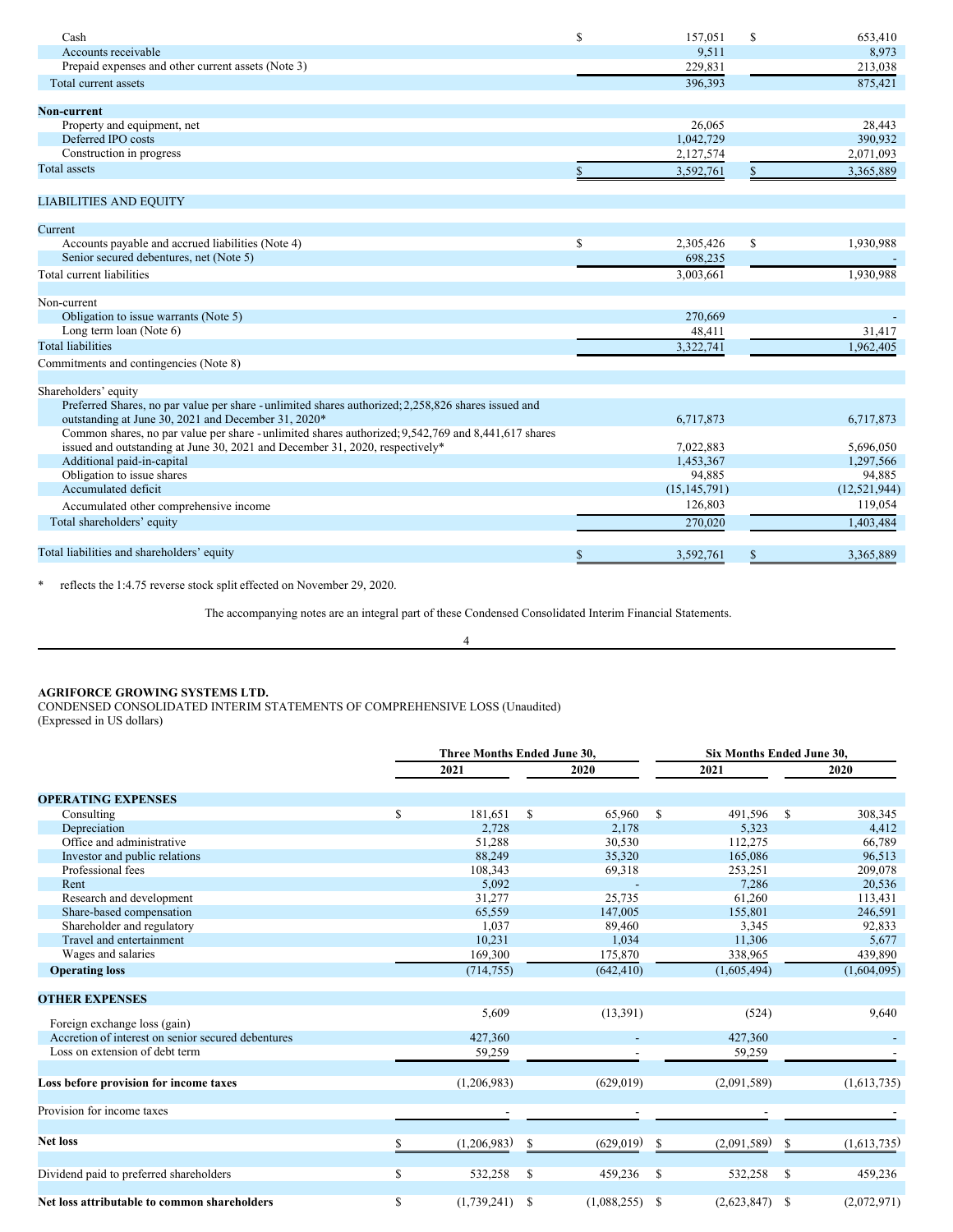| Other comprehensive income (loss)                      |             |             |             |             |
|--------------------------------------------------------|-------------|-------------|-------------|-------------|
|                                                        |             |             |             |             |
| Foreign currency translation                           | (5,285)     | 48.894      | 7,749       | (148,594)   |
|                                                        |             |             |             |             |
| Comprehensive loss attributable to common shareholders | (1.744.526) | (1.039.361) | (2.616.098) | (2.221.565) |
|                                                        |             |             |             |             |
| Basic and diluted net loss attributed to common share* | (0.20)      | (0.14)      | (0.30)      | (0.27)      |
|                                                        |             |             |             |             |
| Weighted average number of common shares outstanding - |             |             |             |             |
| basic and diluted*                                     | 8,892,989   | 7,811,788   | 8,668,881   | 7,762,577   |
|                                                        |             |             |             |             |

\* reflects the 1:4.75 reverse stock split effected on November 29, 2020.

The accompanying notes are an integral part of these Condensed Consolidated Interim Financial Statements.

5

# **AGRIFORCE GROWING SYSTEMS LTD.**

CONDENSED CONSOLIDATED INTERIM STATEMENTS OF CHANGES IN SHAREHOLDERS' EQUITY (unaudited)

(Expressed in US dollars, except share numbers)

For the three and six months ended June 30, 2021 and 2020

|                                                |             |                                                 |                          |             | For the three months ended June 30 |                                         |                        |                                                 |           |   |                                  |
|------------------------------------------------|-------------|-------------------------------------------------|--------------------------|-------------|------------------------------------|-----------------------------------------|------------------------|-------------------------------------------------|-----------|---|----------------------------------|
|                                                |             | Series A<br>Preferred Shares*<br>Common Shares* |                          |             |                                    |                                         |                        |                                                 |           |   |                                  |
|                                                | # of Shares | Amount                                          | # of Shares              | Amount      | Additional<br>Paid-in-<br>capital  | Obligation<br>to Issue<br><b>Shares</b> | Accumulated<br>Deficit | Accumulated<br>Other<br>Comprehensive<br>Income |           |   | Total<br>Shareholders'<br>Equity |
| Balance, April 1, 2021                         | 8,471,617   | \$5,875,750                                     | 2,258,826                | \$6,717,873 | \$1,387,808                        | 103,512                                 | \$(13,406,550)         |                                                 | 132,088   |   | 810,481                          |
| Shares issued for cashless exercise of options | 820,029     |                                                 |                          |             |                                    |                                         |                        |                                                 |           |   |                                  |
| Shares issued for compensation                 | 98,356      | 514,066                                         |                          |             |                                    |                                         |                        |                                                 |           |   | 514,066                          |
| Shares issued for consulting services          | 7,237       | 40,809                                          |                          |             |                                    | (8,627)                                 |                        |                                                 | ٠         |   | 32,182                           |
| Shares issued for debt term extension          | 10,000      | 60,000                                          |                          |             |                                    |                                         |                        |                                                 | ٠         |   | 60,000                           |
| Shares issued for dividend on Preferred Shares | 135,530     | 532,258                                         | $\overline{\phantom{a}}$ | ۰           |                                    | ۰.                                      | (532, 258)             |                                                 | ٠         |   |                                  |
| Share based compensation                       |             |                                                 |                          | ٠           | 65,559                             |                                         |                        |                                                 | ٠         |   | 65,559                           |
| Net loss                                       |             |                                                 |                          |             |                                    | ۰.                                      | (1,206,983)            |                                                 |           |   | (1,206,983)                      |
| Foreign currency translation                   |             |                                                 |                          |             |                                    |                                         |                        |                                                 | (5,285)   |   | (5,285)                          |
| Balance, June 30, 2021                         | 9,542,769   | \$7,022,883                                     | 2,258,826                | \$6,717,873 | \$1,453,367                        | 94,885                                  | \$(15, 145, 791)       |                                                 | 126,803   |   | 270,020                          |
| Balance, April 1, 2020                         | 7,717,182   | \$3,755,899                                     | 2,258,826                | \$6,717,873 | 825,942                            | 12,575                                  | (9,337,070)<br>S.      | S                                               | (32, 578) | S | 1,942,641                        |
| Shares issued for consulting services          | 84,056      | 294,423                                         |                          |             |                                    | (12, 575)                               |                        |                                                 |           |   | 281,848                          |
| Shares issued for dividend on Preferred Shares | 135,530     | 459,236                                         |                          |             |                                    | ٠                                       | (459, 236)             |                                                 | ٠         |   |                                  |
| Share based compensation                       |             |                                                 |                          | ٠           | 147,005                            |                                         |                        |                                                 |           |   | 147,005                          |
| Net loss                                       |             |                                                 |                          |             |                                    |                                         | (629, 019)             |                                                 |           |   | (629, 019)                       |
| Foreign currency translation                   |             |                                                 |                          |             |                                    |                                         |                        |                                                 | 48,894    |   | 48,894                           |
| Balance, June 30, 2020                         | 7,936,768   | \$4,509,558                                     | 2,258,826                | \$6,717,873 | 972,947                            |                                         | \$(10, 425, 325)       |                                                 | 16,316    |   | 1,791,369                        |

|                                                |                |              |                          |                               | For the six months ended June 30  |                                         |                        |                                                 |                                  |
|------------------------------------------------|----------------|--------------|--------------------------|-------------------------------|-----------------------------------|-----------------------------------------|------------------------|-------------------------------------------------|----------------------------------|
|                                                | Common Shares* |              |                          | Series A<br>Preferred Shares* |                                   |                                         |                        |                                                 |                                  |
|                                                | # of Shares    | Amount       | # of Shares              | Amount                        | Additional<br>Paid-in-<br>capital | Obligation<br>to Issue<br><b>Shares</b> | Accumulated<br>Deficit | Accumulated<br>Other<br>Comprehensive<br>Income | Total<br>Shareholders'<br>Equity |
| Balance, January 1, 2021                       | 8,441,617      | \$5,696,050  | 2,258,826                | \$6,717,873                   | \$1,297,566                       | 94,885                                  | \$(12,521,944)         | 119,054                                         | 1,403,484                        |
| Shares issued for cashless exercise of options | 820,029        |              |                          |                               |                                   |                                         |                        |                                                 |                                  |
| Shares issued for compensation                 | 98,356         | 514,066      |                          |                               |                                   |                                         |                        | ٠                                               | 514,066                          |
| Shares issued for consulting services          | 37,237         | 220,509      |                          |                               |                                   |                                         |                        | ٠                                               | 220,509                          |
| Shares issued for debt term extension          | 10,000         | 60,000       | $\overline{\phantom{a}}$ |                               |                                   |                                         |                        | ٠                                               | 60,000                           |
| Shares issued for dividend on Preferred Shares | 135,530        | 532,258      |                          |                               |                                   | ×.                                      | (532, 258)             | ۰                                               |                                  |
| Share based compensation                       |                |              |                          | ٠                             | 155,801                           | ۰                                       |                        | ٠                                               | 155,801                          |
| Net loss                                       |                |              |                          |                               |                                   | ۰                                       | (2,091,589)            | $\blacksquare$                                  | (2,091,589)                      |
| Foreign currency translation                   |                |              |                          |                               |                                   |                                         |                        | 7,749                                           | 7,749                            |
| Balance, June 30, 2021                         | 9,542,769      | \$7,022,883  | 2,258,826                | \$6,717,873                   | \$1,453,367                       | 94,885                                  | \$(15, 145, 791)       | 126,803                                         | 270,020                          |
| Balance, January 1, 2020                       | 7,705,209      | \$ 3,725,454 | 2,258,826                | \$6,717,873                   | 726,356                           | 12,463                                  | (8,352,354)            | 164,910                                         | 2,994,702                        |
| Shares issued for consulting services          | 96,029         | 324,868      |                          |                               |                                   | (12, 463)                               |                        |                                                 | 312,405                          |
| Shares issued for dividend on Preferred Shares | 135,530        | 459,236      |                          |                               |                                   |                                         | (459, 236)             |                                                 |                                  |
| Share based compensation                       |                |              |                          | ۰                             | 246,591                           |                                         |                        | $\overline{\phantom{a}}$                        | 246,591                          |
| Net loss                                       |                |              |                          |                               |                                   | ۰.                                      | (1,613,735)            |                                                 | (1,613,735)                      |
| Foreign currency translation                   |                |              |                          |                               |                                   |                                         |                        | (148, 594)                                      | (148, 594)                       |
| <b>Balance, June 30, 2020</b>                  | 7,936,768      | 4,509,558    | 2,258,826                | 6,717,873                     | 972,947                           |                                         | \$(10, 425, 325)       | 16,316                                          | 1,791,369                        |

\* reflects the 1:4.75 reverse stock split effected on November 29, 2020.

The accompanying notes are an integral part of these Condensed Consolidated Interim Financial Statements.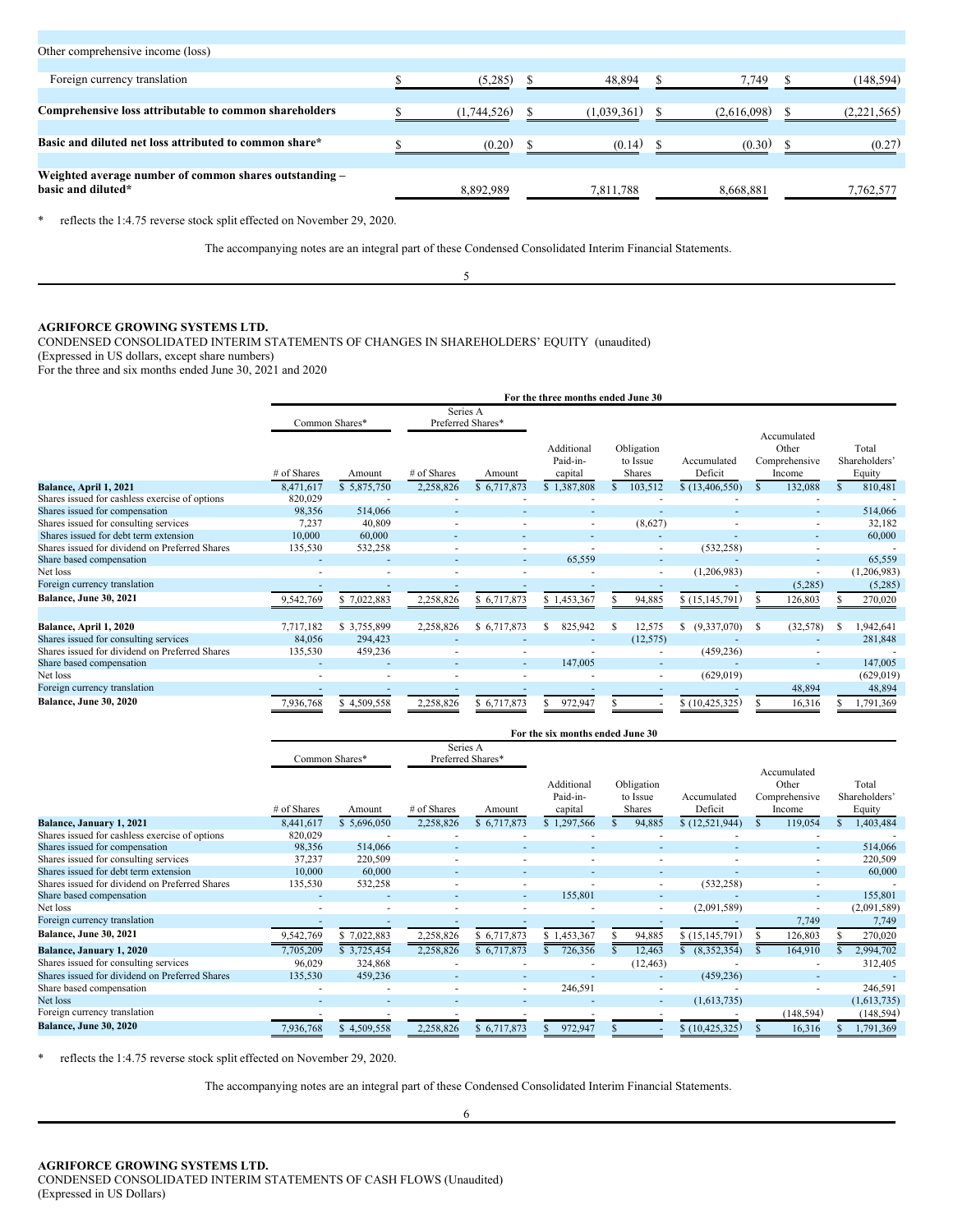**For the six months ended June 30,**

|                                                                                         |              | 2021               |              | 2020                 |  |  |
|-----------------------------------------------------------------------------------------|--------------|--------------------|--------------|----------------------|--|--|
|                                                                                         |              |                    |              |                      |  |  |
| <b>CASH FLOWS FROM OPERATING ACTIVITIES</b>                                             |              |                    |              |                      |  |  |
| Net loss for the period                                                                 | \$           | (2,091,589)        | \$           | (1,613,735)          |  |  |
| Adjustments to reconcile net loss to net cash used in operating activities:             |              |                    |              |                      |  |  |
| Depreciation                                                                            |              | 5,323              |              | 4,412                |  |  |
| Share-based compensation                                                                |              | 155,801            |              | 246,591              |  |  |
| Shares issued for consulting services                                                   |              | 220,509            |              | 133,387              |  |  |
| Shares issued for debt term extension                                                   |              | 60,000             |              |                      |  |  |
| Accretion of interest on senior secured debentures                                      |              | 427,360            |              |                      |  |  |
| Loss on extension of debt term                                                          |              | 59,259             |              |                      |  |  |
| Changes in operating assets and liabilities:                                            |              |                    |              |                      |  |  |
| (Increase) decrease in accounts receivable                                              |              | (538)              |              | 43,068               |  |  |
| (Increase) decrease in prepaid expenses and other current assets                        |              | (16,793)           |              | 32,396               |  |  |
| Increase (decrease) in accounts payable and accrued liabilities                         |              | 380,986            |              | (32,665)             |  |  |
| Net cash used in operating activities                                                   |              | (799, 682)         |              | (1, 186, 546)        |  |  |
| <b>CASH FLOWS FROM INVESTING ACTIVITIES</b>                                             |              |                    |              |                      |  |  |
| Acquisition of equipment                                                                |              | (2,190)            |              |                      |  |  |
|                                                                                         |              |                    |              | (844)                |  |  |
| Net cash used in investing activities                                                   |              | (2,190)            |              | (844)                |  |  |
| <b>CASH FLOWS FROM FINANCING ACTIVITIES</b>                                             |              |                    |              |                      |  |  |
| Proceeds from long-term loan                                                            |              | 15,932             |              | 29,351               |  |  |
| Proceeds from issuance of senior secured debentures                                     |              | 600,000            |              |                      |  |  |
| Financing costs of senior secured debentures                                            |              | (69,000)           |              |                      |  |  |
| Payment of IPO costs                                                                    |              | (173, 541)         |              | (41,200)             |  |  |
| Net cash provided by financing activities                                               |              | 373,391            |              | (11, 849)            |  |  |
| Effect of exchange rate changes on cash and cash equivalent                             |              | (67, 878)          |              | (51, 570)            |  |  |
| Change in cash                                                                          |              | (496, 359)         |              | (1,250,809)          |  |  |
| Cash, beginning of period                                                               |              |                    |              |                      |  |  |
| Cash, end of period                                                                     |              | 653,410<br>157,051 |              | 2,158,891<br>908,082 |  |  |
|                                                                                         | \$           |                    | \$           |                      |  |  |
| Supplemental cash flow information:                                                     |              |                    |              |                      |  |  |
| Cash paid during the period for interest                                                | $\mathbb{S}$ |                    | $\mathbb{S}$ |                      |  |  |
| Cash paid during the period for income taxes                                            | S            |                    | $\mathbb{S}$ |                      |  |  |
| Supplemental disclosure of non-cash investing and financing transactions                |              |                    |              |                      |  |  |
| Preferred stock dividend paid in common shares                                          | \$           | 532,258            | $\mathbb{S}$ | 459.236              |  |  |
| Unpaid amount related to construction in progress included in accounts payable          | S            | 744,191            | \$           | 744,191              |  |  |
| Unpaid IPO costs                                                                        | $\mathbb{S}$ | 803,694            | $\$$         | 80,580               |  |  |
| Fair value of obligation to issue warrants in connection with senior secured debentures | S            | 270,669            | \$           |                      |  |  |
| Fair value of shares in connection with extension of senior secured debentures          | $\mathbf S$  | 60,000             | $\mathbb{S}$ |                      |  |  |

The accompanying notes are an integral part of these Condensed Consolidated Interim Financial Statements.

7

NOTES TO THE CONDENSED CONSOLIDATED INTERIM FINANCIAL STATEMENTS For the six months ended June 30, 2021 and 2020 (unaudited) (Expressed in US Dollars, except where noted)

## **1. NATURE OF OPERATIONS AND BASIS OF PREPARATION**

## *Business Overview*

AgriFORCE Growing Systems Ltd. (the "Company")is an innovative agriculture-focused technology company that delivers reliable, financially robust solutions for high value crops through our proprietary facility design and automation Intellectual Property to businesses and enterprises globally. The Company intends to operate in the plant based pharmaceutical, nutraceutical, and other high value crop markets using its unique proprietary facility design and hydroponics based automated growing system that enable cultivators to effectively grow crops in a controlled environment. The Company calls its facility design and automated growing system the "Agriforce grow house". The Company has designed its AgriFORCE grow house to produce in virtually any environmental condition and to optimize crop yields to as near their full genetic potential possible whilst substantially eliminating the need for the use of pesticides and/or irradiation

## *Basis of Presentation*

The accompanying Condensed Consolidated Interim Financial Statements (the "interim financial statements") and related financial information of AgriFORCE Growing Systems Ltd. (the "Company") should be read in conjunction with the audited financial statements and the related notes thereto for the years ended December 31, 2020 and 2019 included in the Company's Registration Statement on Form S-1/A (File No. 333-251380), which was filed with the Securities Exchange Commission ("SEC") on June 30, 2021. These unaudited interim financial statements have been prepared in accordance with the rules and regulations of the United States Securities and SEC for interim financial information. Accordingly, they do not include all of the information and footnotes required by the accounting principles generally accepted in the United States of America ("U.S. GAAP") for complete financial statements.

The accompanying interim financial statements as of June 30, 2021 and for the three and six months ended June 30, 2021 and 2020, and the related interim information contained within the notes to the interim financial statements, are unaudited. The interim financial statements have been prepared in accordance with U.S. GAAP and on the same basis as the audited financial statements. In the opinion of management, the accompanying interim condensed financial statements contain all adjustments which are necessary to state fairly the Company's financial position as of June 30, 2021, and the results of its operations and cash flows for the six months ended June 30, 2021 and 2020. Such adjustments are of a normal and recurring nature. The results for the six months ended June 30, 2021 are not necessarily indicative of the results to be expected for the full fiscal year ending December 31, 2021, or for any future period.

#### *Liquidity and Management's Plan*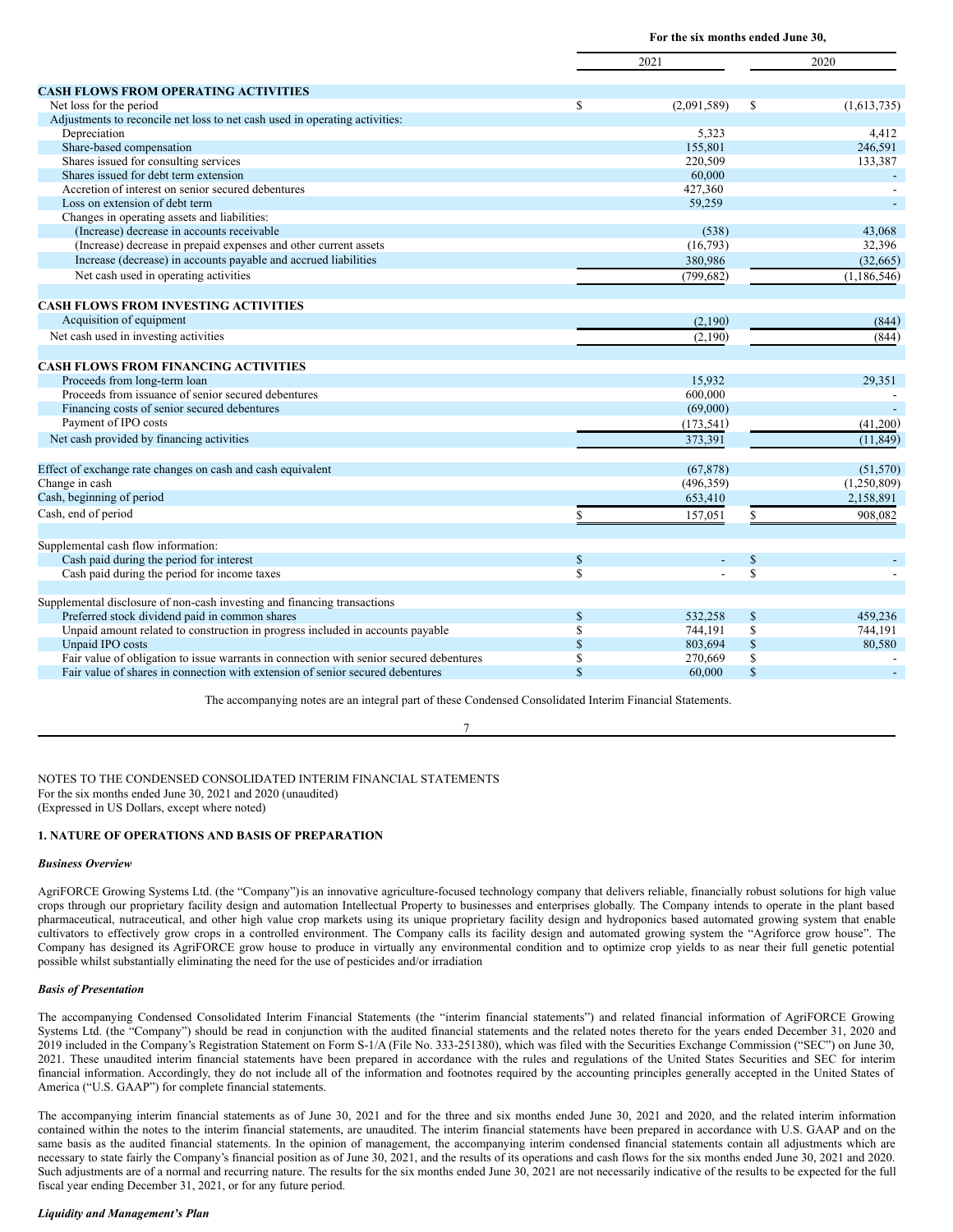In accordance with Accounting Standards Update No. 2014-15,*Presentation of Financial Statements – Going Concern (Subtopic 205-40)*, the Company's management evaluates whether there are conditions or events, considered in the aggregate, that raise substantial doubt about the Company's ability to continue as a going concern within one year after the date that the financial statements are issued.

As of June 30, 2021, the Company had cash of \$157,051. During the three and six months ended June 30, 2021, the Company incurred a net loss of \$1,206,983 and \$2,091,589, respectively, and used \$799,682 of cash in operating activities during the six months ended June 30, 2021. At June 30, 2021, the Company had an accumulated deficit of \$15,145,791 and currently does not expect to experience positive cash flows from operating activities in the near future as it continues expanding the organization to support planned growth while also continuing to invest in research and development and other commercialization efforts of its technology that is currently in development. We also expect to incur significant additional expenditures as a public company.

Although it is difficult to predict the Company's liquidity requirements, as of June 30, 2021, and based upon the Company's current operating plan and the net proceeds received from its July 2021 initial public offering ("IPO") (see Note 9), the Company believes that it will have sufficient cash to meet its projected operating requirements for at least the next 12 months following the issuance of the interim financial statements based on the balance of cash and the IPO proceeds.

8

## **2. SIGNIFICANT ACCOUNTING POLICIES**

#### *Recent Accounting Pronouncements*

Effective January 1, 2021, the Company adopted ASU 2019-12, "Income Taxes (Topic 740): Simplifying the Accounting for Income Taxes." ASU 2019-12 simplifies the accounting for income taxes by removing exceptions within the general principles of Topic 740 regarding the calculation of deferred tax liabilities, the incremental approach for intra-period tax allocation, and calculating income taxes in an interim period. In addition, the ASU adds clarifications to the accounting for franchise tax (or similar tax). which is partially based on income, evaluating tax basis of goodwill recognized from a business combination, and reflecting the effect of any enacted changes in tax laws or rates in the annual effective tax rate computation in the interim period that includes the enactment date. The adoption of this new guidance did not have a material impact to these interim financial statements.

In August 2020, the FASB issued ASU 2020-06 "Debt – Debt with Conversion and Other Options (Subtopic 470-20) and Derivatives and Hedging – Contracts in Entity's Own Equity" ("ASU 2020-06"). The intention of ASU 2020-06 is to address the complexities in accounting for certain financial instruments with a debt and equity component. Under ASU 2020-06, the number of accounting models for convertible notes will be reduced and entities that issue convertible debt will be required to use the if-converted method for the computation of diluted "Earnings per share" under ASC 260. ASC 2020-06 is effective for fiscal years beginning after December 15, 2021 and may be adopted through either a modified retrospective method of transition or a fully retrospective method of transition. We are currently assessing the impact this guidance will have on our condensed consolidated financial statements.

In May 2021, the FASB issued ASU 2021-04 - Earnings Per Share (Topic 260), Debt - Modifications and Extinguishments (Subtopic 470-50), Compensation - Stock Compensation (Topic 718), and Derivatives and Hedging - Contracts in Entity's Own Equity (Subtopic 815-40): Issuer's Accounting for Certain Modifications or Exchanges of Freestanding Equity-Classified Written Call Options (a consensus of the FASB Emerging Issues Task Force). ASU 2021-04 clarifies and reduces diversity in an issuer's accounting for modifications or exchanges of freestanding equity-classified written call options that remain equity classified after modification or exchange. Modifications and exchanges should be treated as an exchange of the original instrument for a new instrument. The amendment requires entities to measure the effect as the difference between the fair value of the modified or exchanged written call option and the fair value of that written call option immediately before it is modified or exchanged if the modification or the exchange that is a part of or directly related to a modification or an exchange of an existing debt instrument or line-of-credit or revolving-debt arrangements.

For all other modifications or exchanges, the effect should be measured as the excess, if any, of the fair value of the modified or exchanged written call option over the fair value of that written call option immediately before it is modified or exchanged for all other modifications or exchanges. The amendments require entities to recognize the effect on the basis of the substance of the transaction, in the same manner as if cash had been paid as consideration. The amendments also require entities to recognize the effect in accordance with the guidance in Topic 718, Compensation - Stock Compensation. ASU No. 2021-04 is effective for fiscal years beginning after December 15, 2021, including interim periods within those fiscal years. ASU 2021-04 will be adopted on January 1, 2022.

Other accounting standards that have been issued or proposed by FASB that do not require adoption until a future date are not expected to have a material impact on the consolidated financial statements upon adoption. The Company does not discuss recent pronouncements that are not anticipated to have an impact on or are unrelated to its financial condition, results of operations, cash flows or disclosures.

#### *Fair Value of Financial Instruments*

The fair value of the Company's accounts receivable, accounts payable and other current liabilities approximate their carrying amounts due to the relative short maturities of these items.

As part of the issuance of debentures on March 24, 2021, the Company agreed to issue warrants having strike price denominated in U.S. Dollars. This creates an obligation to issue shares for a price that is not denominated in the Company's functional currency and renders the warrants not indexed to the Company's stock, and therefore, must be classified as a derivative liability and measured at fair value.

The fair value of the Company's warrants are determined in accordance with FASB ASC 820, "Fair Value Measurement," which establishes a fair value hierarchy that prioritizes the assumptions (inputs) to valuation techniques used to price assets or liabilities that are measured at fair value. The hierarchy, as defined below, gives the highest priority to unadjusted quoted prices in active markets for identical assets or liabilities and the lowest priority to unobservable inputs. The guidance for fair value measurements requires that assets and liabilities measured at fair value be classified and disclosed in one of the following categories:

- Level 1: Defined as observable inputs, such as quoted (unadjusted) prices in active markets for identical assets or liabilities.
- Level 2: Defined as observable inputs other than quoted prices included in Level 1. This includes quoted prices for similar assets or liabilities in active markets, quoted prices for identical or similar assets and liabilities in markets that are not active, or other inputs that are observable or can be corroborated by observable market data for substantially the full term of the assets or liabilities.
- Level 3: Defined as unobservable inputs to the valuation methodology that are supported by little or no market activity and that are significant to the measurement of the fair value of the assets or liabilities. Level 3 assets and liabilities include those whose fair value measurements are determined using pricing models, discounted cash flow methodologies or similar valuation techniques, as well as significant management judgment or estimation.

As of June 30, 2021, all the Company's \$270,669 obligation to issue warrants reported at fair value is categorized as Level 3 inputs (see Note 5).

#### *Reclassifications*

The Company has reclassified certain amounts in the 2020 consolidated financial statements to comply with the 2021 presentation.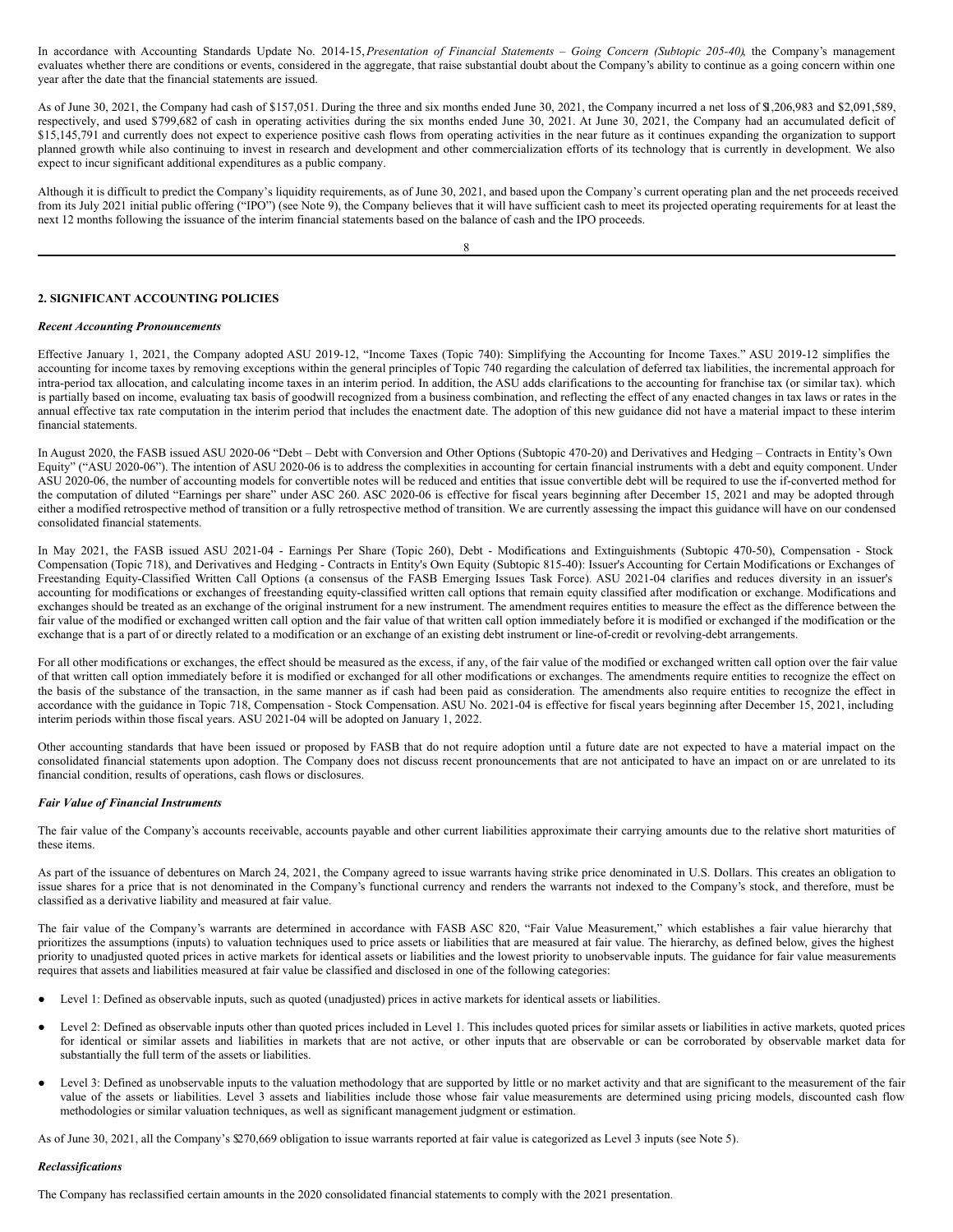## **3. PREPAID EXPENSES AND OTHER CURRENT ASSETS**

|                | June 30, 2021 | <b>December 31, 2020</b> |
|----------------|---------------|--------------------------|
| Deposits       | 170,000       | 170,000                  |
| Legal retainer | 54,513        | 43,038                   |
| Others         | 5.318         |                          |
|                | 229.83        | 213,038                  |

During the year ended December 31, 2020, the Company entered into a land purchase agreement in relation to construction of a facility in Coachella, California. A deposit of \$170,000 has been paid and the balance of the purchase price is subject to financing. On April 6, 2021, the scheduled close of escrow was extended to April 30, 2021 and the purchase price was increased to \$4.4 million. The Company is currently renegotiating the final terms of the debt financing related to the purchase of land before completing the purchase.

#### **4. ACCOUNTS PAYABLE AND ACCRUED LIABILITIES**

|                                          |  | June 30, 2021 | <b>December 31, 2020</b> |
|------------------------------------------|--|---------------|--------------------------|
| Accounts payable                         |  | .255.637      | 991.565                  |
| Accrued expenses                         |  | .002.078      | 905.629                  |
| Others                                   |  |               | 33,794                   |
| Accounts Pavable and Accrued Liabilities |  | 2.305.426     | 1.930.988                |

Accounts payable includes \$744,191 (December 31, 2020 - \$744,191) payable to an outside contractor in relation to facility construction. Accrued expenses include bonus payable of \$nil (December 31, 2020 - \$487,983) and Directors fees payable of \$172,293 (December 31, 2020 - \$128,448). Accounts payable and accrued liabilities include a total unpaid IPO cost of \$803,694 (December 31, 2020 - \$297,437).

## **5. SENIOR SECURED DEBENTURES**

On March 24, 2021, the Company entered into a securities purchase agreement with certain accredited investors for the purchase of \$750,000 in principal amount (\$600,000 subscription amount) of senior secured debentures originally due June 24, 2021 (the "Bridge Loan"). The imputed interest rate is encompassed within the original issue discount of the debentures and no additional cash interest shall be due. The debentures were issued pursuant to Section  $4(a)(2)$  of the Securities Act of 1933, as amended, to certain purchasers who are accredited investors within the meaning of Rule 501 under the Securities Act of 1933, as amended. Transaction costs of \$69,000 have been recorded in connection with the Bridge Loan.

On June 24, 2021, the due date was extended, for which the Company paid an extension fee of10,000 common shares with a fair value of \$60,000. The senior secured debentures were repaid in full on July 13, 2021.

Each debenture holder is entitled to receive a warrant to purchase 93,938 common shares with a strike price of \$3.99 per share. The term of the warrants is three years. In accordance with U.S. GAAP, the fair value of the warrants was recorded as a liability in the accompanying balance sheet at June 30, 2021 using Black-Scholes option-pricing model. The Company remeasures the fair value of the warrants liability at each reporting date until the warrants are exercised or have expired. Changes in the fair value of the warrants liability is reported in the statements of comprehensive income / (loss) as income or expense. The fair value of the warrants liability is subject to significant fluctuation based on changes in the inputs to the Black-Scholes option-pricing model, including our common stock price, expected volatility, expected term, the risk-free interest rate and dividend yield. The market price for our common stock may be volatile. Consequently, future fluctuations in the price of our common stock may cause significant increases or decreases in the fair value of the warrants.

There were no significant changes in the fair value of warrants from March 24, 2021 to June 30, 2021. The fair value of the warrants estimated at \$270,669 determined using the Black-Scholes option pricing model was based on the following assumptions; stock price \$5.99, dividend yield – nil, expected volatility 80%, risk free rate of return0.5%, expected term of 3 years.

|  | ٦       |  |
|--|---------|--|
|  | ۰.<br>× |  |

## **6. LONG TERM LOAN**

During the year ended December 31, 2020, the Company entered into a loan agreement with Alterna Bank for a principal amount of \$31,417 (CAD\$ 40,000) under Canada Emergency Business Account Program (the "Program").

The Program, as set out by the Government of Canada, requires that the funds from this loan shall only be used by the Company to pay non-deferrable operating expenses including, without limitation, payroll, rent, utilities, insurance, property tax and regularly scheduled debt service, and may not be used to fund any payments or expenses such as prepayment/refinancing of existing indebtedness, payments of dividends, distributions and increases in management compensation.

The loan is interest free for an initial term that ends on December 31, 2022. Repaying the loan balance on or beforeDecember 31, 2022 will result in loan forgiveness of 25% (up to CAD \$10,000). Any outstanding loan after initial term carries an interest rate of5% per annum, payable monthly during the extended term i.e. January 31, 2023 to December 31, 2025.

In April 2021, the Company applied for additional loan with Alterna Bank under the Program and received \$15,932 (CAD\$20,000). The expansion loan is subject to the original terms and conditions of the Program.

## **7. SHARE CAPITAL**

On March 29, 2021, the Company issued 30,000 common shares with a fair value of \$179,700 against consulting services from a third party.

On May 10, 2021, the Company declared, and on May 11, 2021 issued,86,739 common shares as stock dividend to holders of Series A Preferred shares issued on May 2, 2019.

On May 10, 2021, the Company declared, and on May 11, 2021 issued,48,791 common shares as stock dividend to holders of Series A Preferred shares issued on May 10, 2019.

On May 27, 2021, the Company issued to consultants a total of7,237 common shares.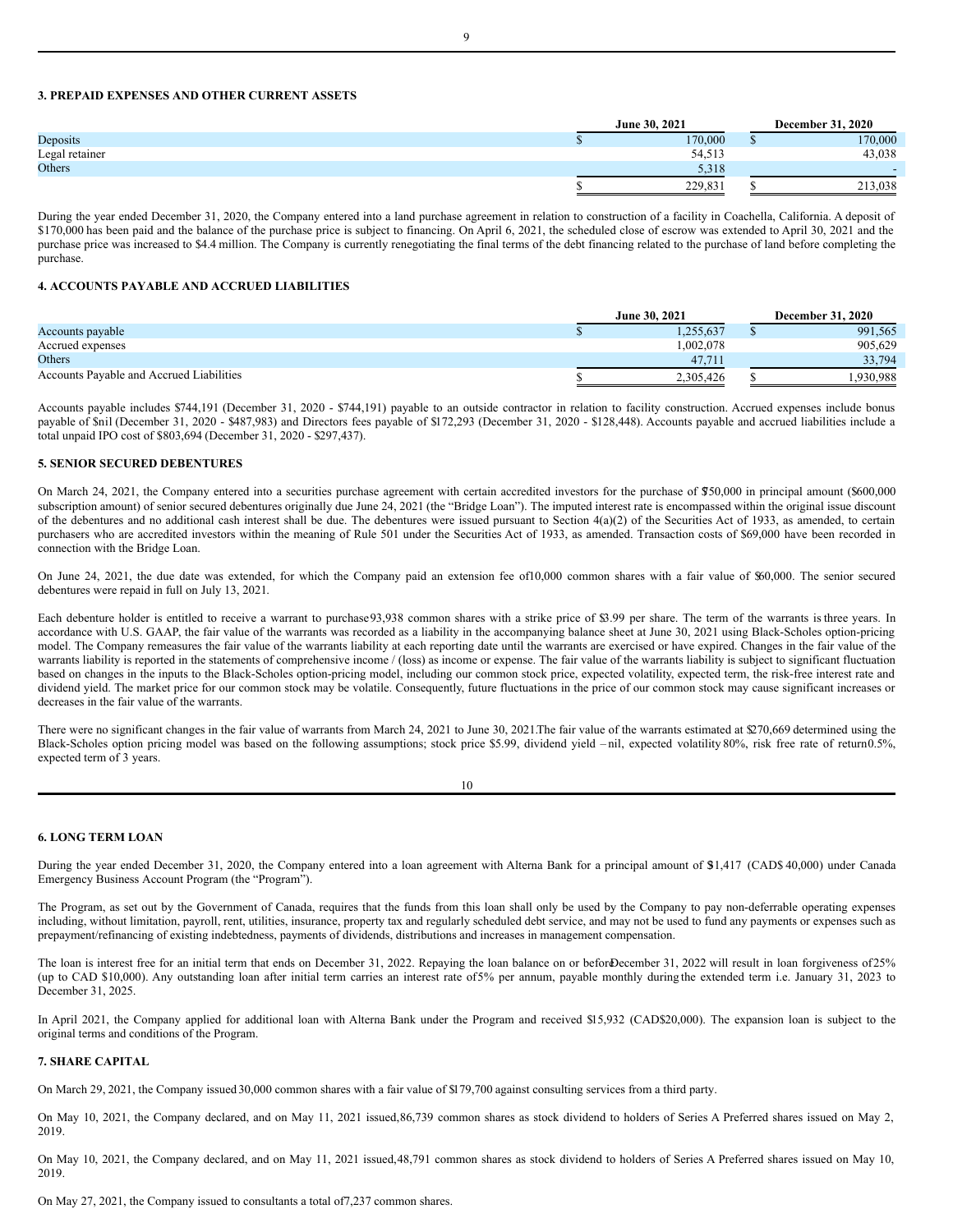On May 27, 2021, the Company issued820,029 common shares as a result of1,113,701 stock options exercised on a cashless basis at various exercise prices.

On May 28, 2021, the Company's officers opted to receive a total of98,356 common shares as bonus compensation for services rendered and accrued for in 2019 and 2020.

On May 31, 2021, the Company granted a total of405,059 stock options to directors, officers, employees, and consultants of the Company. The stock options will vest over the next three years following the grant date with the first vesting date of three-month anniversary after the grant date. The stock options are exercisable for afive-year period at an exercise price of \$7.00. The fair value of the options was estimated at \$1.48 million determined using the Black-Scholes option pricing model was based on the following assumptions; stock price \$6.00, dividend yield - nil, expected volatility 80%, risk free rate of return0.98%, expected term of 3 years.

On June 24, 2021, the Company issued to a consultant working with the senior secured debentures holders, a total of10,000 common shares on their behalf, for the term extension of the Bride Loan (see Note 5).

#### **8. COMMITMENTS AND CONTINGENCIES**

#### *Litigation*

During the six months ended June 30, 2021 and the year ended December 31, 2020, the Company had no new contingencies to disclose.

During the year ended December 31, 2018, the Company entered into a purchase agreement with certain parties representing proprietary technology. As consideration for the purchase of the technology and attendant intellectual property rights, the Company issued an aggregate of 5,263,158 (25,000,000 before the Reverse Split) Class A common voting shares (the "Class A Shares").

An additional 105,263 (500,000 before the Reverse Split) Class A Shares were issued for consulting services to assist with application of the proprietary technology to the Company's business.

Subsequent to the execution of these agreements, the Company was notified as to certain issues relating to the transaction agreements that were executed and the intellectual property risks that were purportedly transferred. After several months of analysis with various professionals, the Company determined that the technology was in fact invalid and therefore without any value.

On May 15, 2019, a claim by HydroHaus Horticulture, Inc., Stuart Brazier and Christopher Gielnik was filed in BC Supreme Court. The basic allegations against Agriforce Growing Systems Ltd. are:

- 1. The Company breached the manufacturing agreement under which HydroHaus Horticulture claims it had the exclusive right to build hydro houses for the Company;
- 2. The Company advised HydroHaus Horticulture that it was in breach of the licensing agreement relating to its project to build a hydro house for the Nak'azdli causing HydroHaus Horticulture to spend approximately \$130,000 to change the way it was to perform that contract;
- 3. The Company owes approximately \$100,000 for expenses paid for by HydroHaus Horticulture, which has not been accrued for at this time as management does not believe the merits are valid. Should any amounts be required to be paid as a result of the claim, the Company will appropriately record at that time; and
- 4. The Company wrongfully rescinded its agreements with HydroHaus Horticulture.

The plaintiffs are seeking general and special damages, alternatively rescission of the agreements or specific performance of those agreements and payment for expenses incurred by HydroHaus Horticulture for the benefit of the Company. The plaintiffs are also seeking an order that the Hydrohaus IP (allegedly comprising certain cladding materials and methods of insulating greenhouses, regulating humidity, moving growing plants, and managing the movement of air, and any derivative works), and an associated patent application, be transferred to the them. The Plaintiffs are also seeking an order prohibiting the Company from using the words, "Canivate", "the Canivate Way", "HydroFilm", "Hydrohouse" and "Hydrohaus".

On May 24, 2019, the Company filed a Response to the claim. That response denies the allegations in the claim, raises the defense that the plaintiffs wrongfully purported to sell intellectual property which they falsely stated they had invented and owned and states that the intellectual property was unworkable to build greenhouses. The Company also alleges that the plaintiffs falsely represented that their work for the Kak'adzdli would benefit the Company when it would not. The Response asks that the claim be dismissed.

The Company has also filed a Counterclaim based upon its allegations that the plaintiffs wrongfully induced the Company to enter agreements with the plaintiffs based on fraudulent misrepresentations regarding the existence of ownership of intellectual property. Further, the counterclaim alleges that Mr. Brazier breached his fiduciary duties to Canivate in preferring the interests of Hydrohaus over those of the Company.

The counterclaim seeks a declaration that the agreements which the Company rescinded were properly rescinded based upon the misrepresentations of the plaintiffs as well as general, special, aggravated and punitive damages, an accounting for profits, and legal costs.

During the six months ended June 30, 2021 and the year ended December 31, 2020, there has been no further activity in the lawsuit. Based on Company's litigation counsel's opinion, management does not believe the potential monetary damages to be material based on the damages sought by the plaintiff.

# 12

## **9. SUBSEQUENT EVENTS**

The Company evaluated subsequent events through August 2, 2021, the date on which these interim financial statements were available to be issued, to ensure that this filing includes appropriate disclosure of events both recognized in the interim financial statements as of June 30, 2021, and events which occurred subsequent to June 30, 2021 but were not recognized in the interim financial statements. Except for events previously disclosed in the notes to the financial statements, as disclosed below and the extension of scheduled close of escrow related to purchase of land as disclosed in Note 3 and the term extension and repayment of Bridge Loan disclosed in Note 5, there were no events that required recognition, adjustment to or disclosure in the interim financial statements.

On July 12, 2021, the Company completed its IPO whereby it sold a total of3,127,998 units, each consisting of one common share and one Series A warrant to purchase one common share, at a public offering price of \$5.00 for gross proceeds of \$15,639,990. The Company received net proceeds from the IPO of\$14,388,791, after deducting underwriting discounts and commissions of 1,251,199.

Concurrent with the closing of the IPO, the2,258,826 common shares were issued upon the conversion of all of its issued and outstanding Series A Preferred Shares.

On July 28, 2021, 93,938 common stock purchase warrants were issued to the purchaser of the senior secured debentures, with a term ofthree years and a strike price per share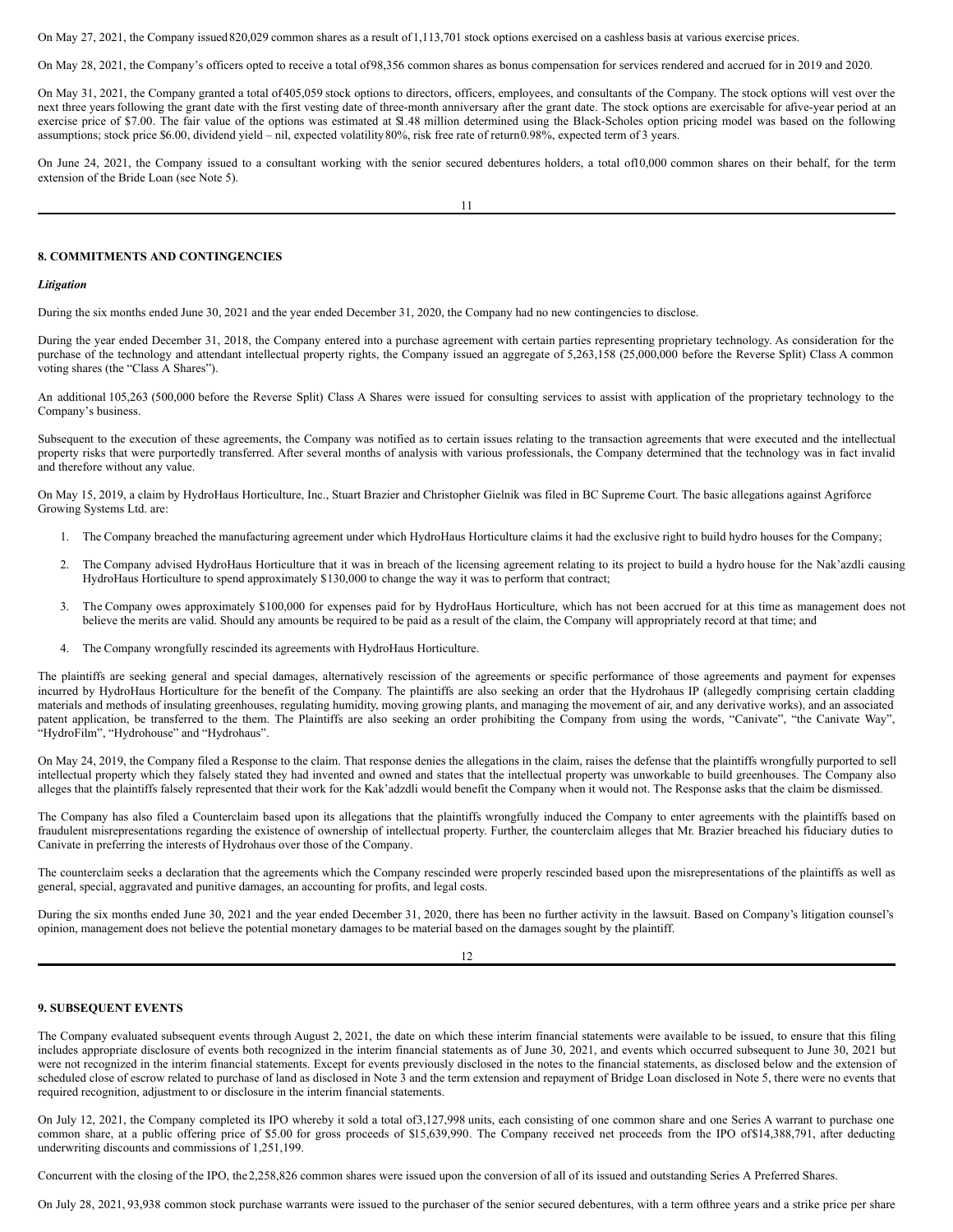The company will issue a final common shares dividend to the holders of Series A Preferred Shares from the date of last dividend issued to the IPO closing date.

#### 13

### **Item 2. Management's Discussion and Analysis of Financial Condition and Results of Operations**

#### **Company History and Our Business**

AgriFORCE Growing Systems Ltd. was incorporated as a private company by Articles of Incorporation issued pursuant to the provisions of the British Columbia Business Corporations Act on December 22, 2017. The Company's registered and records office address is at 777 Hornby Street, Suite 600 Vancouver, British Columbia, Canada, V6Z 1S4. On February 13, 2018, the Company changed its name from 1146470 B.C. Ltd to Canivate Growing Systems Ltd. On November 22, 2019 the Company changed its name from Canivate Growing Systems Ltd. to AgriForce Growing Systems Ltd.

The Company is an innovative agriculture-focused technology company that delivers reliable, financially robust solutions for high value crops through our proprietary facility design and automation intellectual property to businesses and enterprises globally. The Company intends to operate in the plant based pharmaceutical, nutraceutical, and other high value crop markets using its unique proprietary facility design and hydroponics based automated growing system that enable cultivators to effectively grow crops in a controlled environment. The Company calls its facility design and automated growing system the "AgriFORCE grow house". The Company has designed its AgriFORCE grow house to produce in virtually any environmental condition and to optimize crop yields to as near their full genetic potential as possible whilst substantially eliminating the need for the use of pesticides and/or irradiation.

## *Our Business Plan*

The Company plans to develop its business by focusing on both an organic growth plan and through mergers and acquisitions. The Company's organic growth plan is focused on four distinct phases:

# PHASE 1: COMPLETED: 2017-2020

- Conceptualization, Engineering, and Design of Facility and Systems.
- Completed selection process of key environmental systems with preferred vendors.
- The signing of revenue contracts with the Exclusive Independent Operator (EIO) for the first 3 facilities completed.
- The arrangement of 3 offtake agreements signed with Exclusive Independent Operator (EIO) for those 3 facilities when complete.
- Selection and Land Purchase agreement in Coachella, CA for 41.37-acre parcel subject to financing completion in 2021.
- ForceFilm material ordered.

# PHASE 2: 2021:

- Complete the financing for, and purchase of, the 41.37-acre parcel in Coachella, CA
- Site preparation and utilities infrastructure build out for the campus (up to 8 facilities).
- Fit out and complete genetics lab for micropropagation, breeding, and R&D to achieve near term revenue (8 months) of the sale of tissue culture clones for variant crops. Additional raw materials procurement of AgriFORCE IP specific automated grow system, supplemental grow lighting and controls systems, and manufacture of the building envelope materials.
- Conceptualization and design of vertical grow solutions in order to develop a small scale vertical grow house.
- Focus on the delivery and installation of the first facility.

### PHASE 3: 2022-2024:

- Focus on the delivery and installation of the second and third facilities. Proof of quantitative and qualitative benefits will drive both sales pipeline acceleration for subsequent years.
- Design and complete an R&D facility for plant-based pharma and food solutions testing and demonstration including genetic optimization through TC and breeding. Commence engagement with universities and pharmaceutical companies.
- Construct small scale vertical grow house and operate successfully.
- Finalize the design and engineering of vertical grow solution with construction commencement late in the third year. Commence engagement with local restaurants and grocery stores and develop a vertical grow house branding strategy.

## PHASE 4: 2025:

- Focus on delivery and installation of additional facilities.
- Expand geographic presence into other states whilst also introducing the grow house to other international markets with a view to securing additional locations and markets by year four.
- Targeted additional contracts of 3 facilities.
- Commence and complete first vertical grow commercial facility to serve Southern California market by end of year 4.

The Company's initial AgriFORCE grow houses are planned to be constructed in California.

With respect to M&A growth, the Company is creating a separate corporate office to aggressively pursue acquisitions. The Company will focus on identifying target companies in the key four pillars of its platform where each separate element of the business has its existing legacy business *and* can leverage across areas of expertise to expand their business footprint. The Company believes that a buy and build strategy will provide unique opportunities for innovation across each segment of the Ag-Tech market we serve. Our unique IP combined with the know-how and IP of acquired companies will create additional value if the way we grow or produce crops. The Company believes there is currently no other public traded publicly in the United States pursing this model.

#### *COVID-19*

Management has evaluated the impact of the COVID-19 pandemic on the industry and has concluded that it has not impacted the Company's ability to raise the capital necessary to continue its operations.

### **Status as an Emerging Growth Company**

On April 5, 2012, the Jumpstart Our Business Startups Act of 2012, or the JOBS Act, was enacted. Section 107 of the JOBS Act provides that an "emerging growth company" can take advantage of the extended transition period provided in Section 7(a)(2)(B) of the Securities Act of 1933, as amended, or the Securities Act, for complying with new or revised accounting standards. In other words, an "emerging growth company" can delay the adoption of certain accounting standards until those standards would otherwise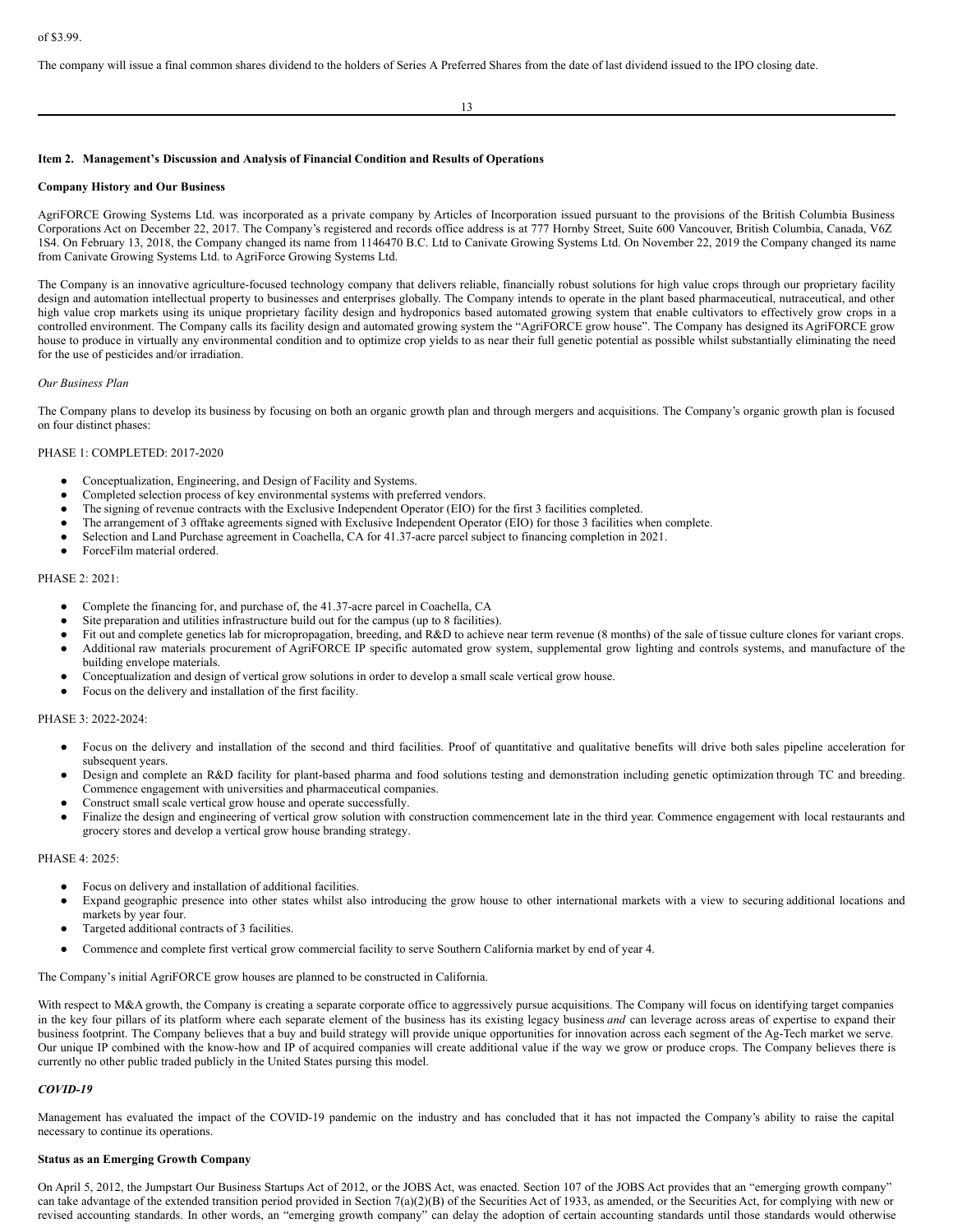apply to private companies. We have irrevocably elected to avail ourselves of this extended transition period and, as a result, we will adopt new or revised accounting standards on the relevant dates on which adoption of such standards is required for private companies.

We are in the process of evaluating the benefits of relying on other exemptions and reduced reporting requirements provided by the JOBS Act. Subject to certain conditions set forth in the JOBS Act, as an "emerging growth company," we intend to rely on certain of these exemptions from, without limitation, (i) providing an auditor's attestation report on our system of internal controls over financial reporting pursuant to Section 404(b) of the Sarbanes-Oxley Act and (ii) complying with any requirement that may be adopted by the Public Company Accounting Oversight Board (PCAOB) regarding mandatory audit firm rotation or a supplement to the auditor's report providing additional information about the audit and the financial statements, known as the auditor discussion and analysis. We will remain an "emerging growth company" until the earliest of (a) the last day of our fiscal year following the fifth anniversary of the closing of this offering, (b) the last day of the first fiscal year in which our annual gross revenues exceed \$1.07 billion, (c) the last day of our fiscal year in which we are deemed to be a "large accelerated filer" as defined in Rule 12b-2 under the Securities Exchange Act of 1934, or Exchange Act (which would occur if the market value of our equity securities that is held by non-affiliates exceeds \$700 million as of the last business day of our most recently completed second fiscal quarter), or (d) the date on which we have issued more than \$1 billion in nonconvertible debt during the preceding three-year period.

14

## **FOR THE THREE MONTHS AND SIX MONTHS ENDED JUNE 30, 2021 AND 2020**

#### **Results of Operations**

The following discussion should be read in conjunction with the condensed unaudited financial statements for the interim periods ended June 30, 2021 and 2020 respectively, included in this report.

#### **Revenues**

The Company has generated no revenue since inception.

## **Operating Expenses**

Operating expenses increased in the three months ended June 30, 2021 as compared to June 30, 2020 by \$72,345 or 11%, primarily due to increase in consulting expenses by \$115,691 and increase in professional fees by \$39,025 as the Company entered into agreements with third party consultants related to financial advisory services and strategic acquisitions. This was partially offset by declines in shareholder and regulatory expenses of \$88,423 and share-based compensation of \$81,446.

Overall, operating expenses minimally decreased in the six months ended June 30, 2021 as compared to June 30, 2020 by \$1,399 or 0.1%. Wages and salaries decreased by \$100,925 due to COVID-19 pandemic, share-based compensation decreased by \$90,790 due to decline in amortization or vesting of fair value of options granted in previous years, and shareholder and regulatory expenses also decreased by \$89,488. The Company also deferred its research and development expenditures starting the second half of 2020. The decrease in operating expenses is offset by the increase in consulting expenses by \$183,251 and professional fees by \$44,173 due to reasons discussed above, as well as increase office and administrative and investor relations expenses.

#### **Other Expenses**

Other expenses for the three months and six months ended June 30, 2021 mainly relate to accretion of interest and loss on extension of the term related to the senior secured debentures issued by the Company on March 24, 2021 and subsequently repaid in full on July 13, 2021.

#### **Net Loss**

The Company recorded a net loss of \$1,206,983 for the three months ended June 30, 2021 as compared to a net loss of \$629,019 for the three months ended June 30, 2020. The increase in net loss is due to the total increase in operating expenses and other expenses outlined above.

The Company recorded a net loss of \$2,091,589 for the six months ended June 30, 2021 as compared to a net loss of \$1,613,735 for the six months ended June 30, 2020. The increase in net loss is due to the total increase in operating expenses and other expenses outlined above.

# **Liquidity and Capital Resources**

The Company's primary need for liquidity is to fund working capital requirements, capital expenditures, and for general corporate purposes. The Company's ability to fund operations and make planned capital expenditures and debt service obligations depends on future operating performance and cash flows, which are subject to prevailing economic conditions, financial markets, business and other factors. We have recorded a net loss of \$1,206,983 and \$2,091,589 for the three and six months ended June 30, 2021, respectively, and \$629,019 and \$1,613,735 for the three and six months ended June 30, 2020, respectively. We have recorded an accumulated deficit of \$15,145,791 as of June 30, 2021 and \$12,521,944 as of December 31, 2020. Net cash used in operating activities for the six months ended June 30, 2021 and June 30, 2020 was \$799,682 and \$1,186,546, respectively.

We believe that our available cash and the net proceeds from the initial public offering will be sufficient to satisfy our liquidity requirements for at least the next twelve months from the date of the issuance of the financial statements. Our liquidity assumptions may prove to be incorrect, and we could utilize our available financial resources sooner than we currently expect. Our future capital requirements will depend on many factors, including:

- the cost and timing of our regulatory activities, especially the process to obtain regulatory approval for our intellectual properties in the U.S. and in foreign countries
- the costs of R&D activities we undertake to further develop our technology
- the costs of constructing our grow houses, including any impact of complications, delays, and other unknown events
- the costs of commercialization activities, including sales, marketing and production
- the level of working capital required to support our growth
- our need for additional personnel, information technology or other operating infrastructure to support our growth and operations as a public company

We may need to raise additional capital to execute our business plan. If we are unable to raise additional capital when desired, or on terms acceptable to us, our business, results of operations, and financial condition would be adversely affected.

#### **Cash Flows**

The net cash used by operating activities for the six months ended June 30, 2021 is attributable to a net loss of \$2,091,589 due to operating costs associated with wages, consulting expenses, professional fees, research and development, and general administrative expenses. The net loss was adjusted primarily by non-cash expenses related to shared based compensation of \$155,801 and shares issued for consulting services amounting to \$220,509. For the six months ending June 30, 2020 net cash used by operating activities was attributable to net loss of \$1,613,735 owing to wages, consulting expenses, professional fees, research and development expenses and general administrative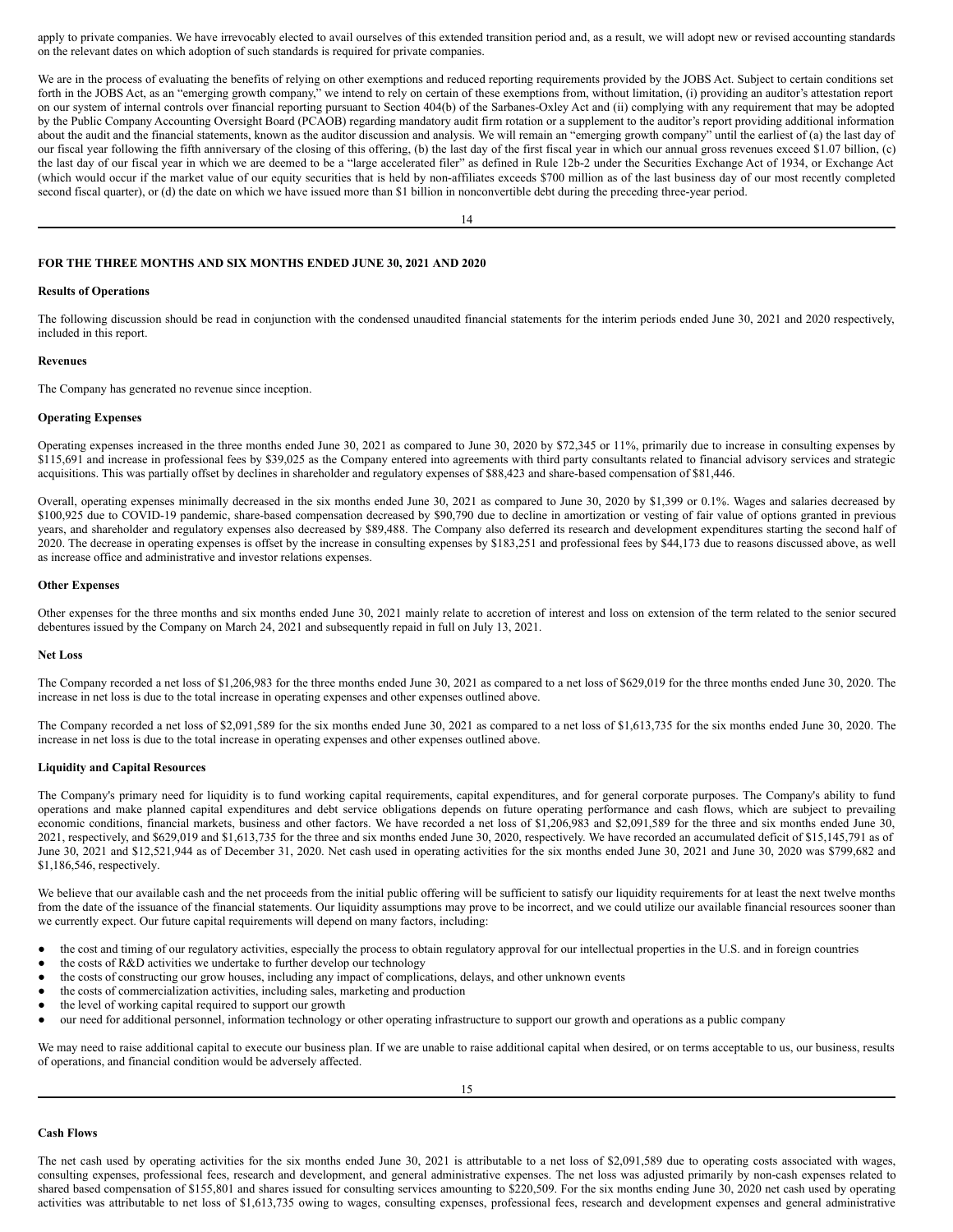expenses. The net loss was adjusted primarily by non-cash expenses of shared based compensation of \$246,591 and shares issued for consulting services amounting to \$133,387.

The net cash used in investing activities for six months ended June 30, 2021 and 2020 represents capitalized furniture and office equipment costs.

Cash provided by financing activities for the six months ended June 30, 2021 represents proceed from the issuance of senior secured debentures, net of transaction costs, of \$531,000, as well as proceeds from long-term loan of \$15,932, which was offset by payments of IPO costs amounting to \$173,541. Cash provided by financing activities for the six months ended June 30, 2020 represents proceeds from long-term loan of \$29,351, which was offset by payments of IPO costs amounting to \$41,200.

#### **Recent Financings**

On March 24, 2021, the Company entered into a securities purchase agreement with certain accredited investors for the purchase of \$750,000 in principal amount (\$600,000 subscription amount) of senior secured debentures originally due June 24, 2021. The debentures were issued pursuant to Section 4(a)(2) of the Securities Act of 1933, as amended, to certain purchasers who are accredited investors within the meaning of Rule 501 under the Securities Act of 1933, as amended. On June 24, 2021, the due date was extended, and the senior secured debentures were repaid in full on July 13, 2021.

On July 12, 2021, the Company completed its IPO whereby it sold a total of 3,127,998 units, each consisting of one common share and one Series A warrant to purchase one common share, at a public offering price of \$5.00 for gross proceeds of \$15,639,990. The Company received net proceeds from the IPO of \$14,388,791, after deducting underwriting discounts and commissions of 1,251,199.

#### **Off Balance Sheet Arrangements**

None.

### **Significant Accounting Policies**

See the footnotes to our unaudited financial statements for the six months ended June 30, 2021 and 2020, included with this quarterly report.

#### **Item 3. Quantitative and Qualitative Disclosures About Market Risk**

As a smaller reporting company as defined by Rule 12b-2 of the Exchange Act and in Item 10(f)(1) of Regulation S-K, we are electing scaled disclosure reporting obligations and therefore are not required to provide the information requested by this item.

16

## **Item 4. Controls and Procedures**

# *Disclosure Controls and Procedures.*

Our management is responsible for establishing and maintaining adequate internal control over financial reporting as defined in Rules 13a-15(f) and 15d-15(f) under the Exchange Act. Our management is also required to assess and report on the effectiveness of our internal control over financial reporting in accordance with Section 404 of the Sarbanes-Oxley Act of 2002 ("Section 404"). Our internal control over financial reporting is a process designed to provide reasonable assurance regarding the reliability of financial reporting and the preparation of financial statements for external purposes of accounting principles generally accepted in the United States. Management assessed the effectiveness of our internal control over financial reporting as of June 30, 2021. In making this assessment, we used the criteria set forth by the Committee of Sponsoring Organizations of the Treadway Commission (COSO) in Internal Control - Integrated Framework in the 2013 COSO framework. Based on this assessment, management concluded that our disclosure controls and procedures were effective.

#### *Changes in Internal Controls.*

There have been no changes in our internal control over financial reporting during the quarter ended June 30, 2021 that have materially affected, or are reasonably likely to materially affect, our internal controls over financial reporting.

#### *Limitations on Ef ectiveness of Controls and Procedures*

Our disclosure controls and procedures and internal control over financial reporting are designed to provide reasonable assurance of achieving the desired control objectives. Our management recognizes that any control system, no matter how well designed and operated, is based upon certain judgments and assumptions and cannot provide absolute assurance that its objectives will be met. In addition, the design of disclosure controls and procedures must reflect the fact that there are resource constraints and that management is required to apply judgment in evaluating the benefits of possible controls and procedures relative to their costs. Similarly, an evaluation of controls cannot provide absolute assurance that misstatements due to error or fraud will not occur or that all control issues and instances of fraud, if any, have been detected.

17

# **PART II — OTHER INFORMATION**

#### **Item 1. Legal Proceedings**

For a discussion of legal proceedings, see Note 8 to the unaudited condensed consolidated financial statements included under Part I, Item 1 of this report.

#### **Item 1A. Risk Factors**

As a smaller reporting company as defined by Rule 12b-2 of the Exchange Act and in Item 10(f)(1) of Regulation S-K, we are electing scaled disclosure reporting obligations and therefore are not required to provide the information requested by this item.

#### **Item 2. Unregistered Sales of Equity Securities and Use of Proceeds**

On March 24, 2021, the Company entered into a securities purchase agreement with certain accredited investors for the purchase of \$750,000 in principal amount (\$600,000 subscription amount) of senior secured debentures due June 24, 2021. The debentures were issued pursuant to Section  $4(a)(2)$  of the Securities Act of 1933, as amended, to certain purchasers who are accredited investors within the meaning of Rule 501 under the Securities Act of 1933, as amended.

During the three months ended March 31, 2021, the Company issued 30,000 restricted common shares to a third party consultant. The common shares were issued pursuant to Section 4(a)(2) of the Securities Act of 1933, as amended.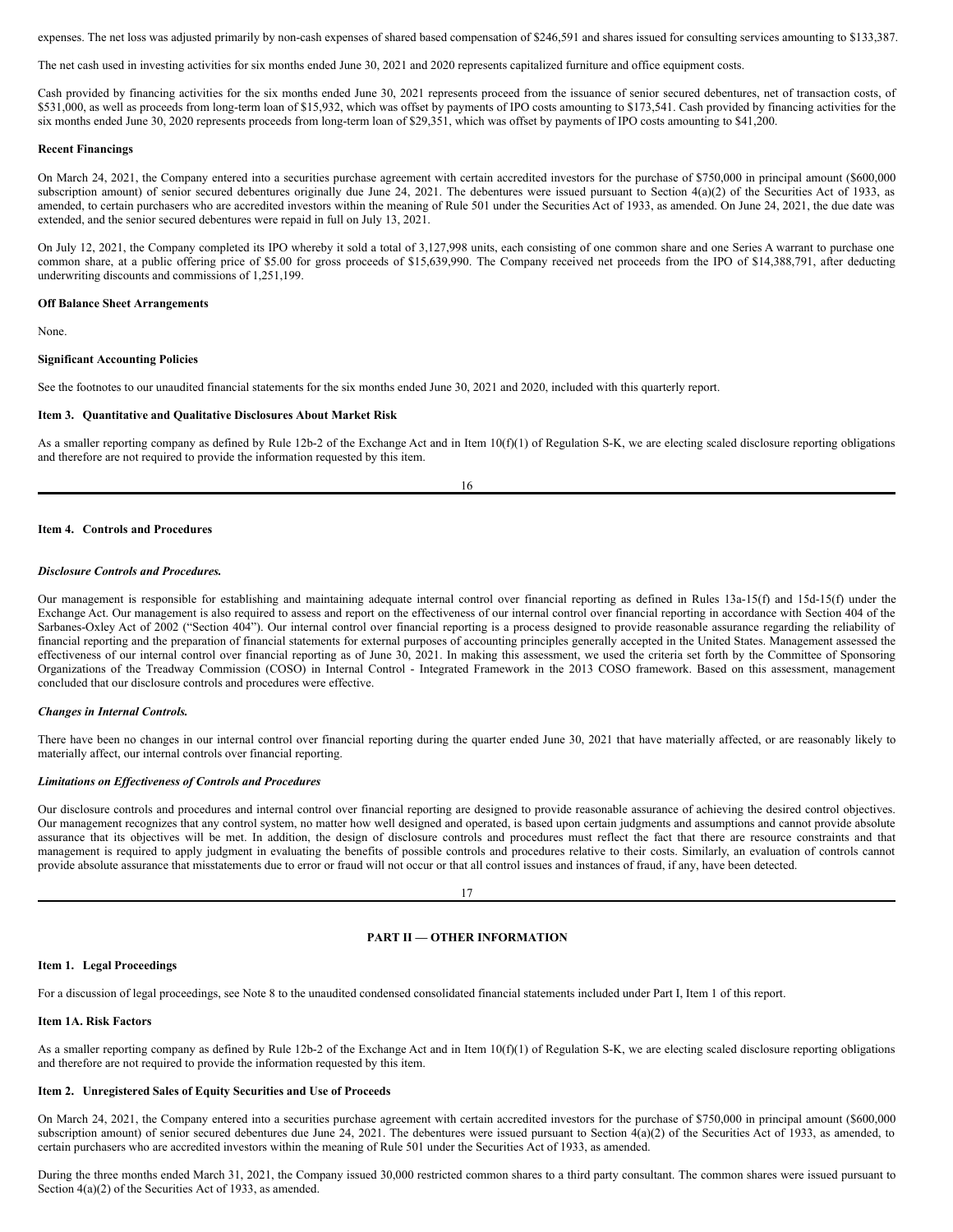On May 10, 2021, the Company declared and, on May 11, 2021 issued, 86,739 restricted common shares as stock dividend to holders of Series A Preferred shares issued on May 2, 2019. The securities were issued pursuant to the exemption from the prospectus requirements of applicable Canadian provincial securities laws provided by Section 2.42(1) of NI 45-106 on the basis that the issuance is a distribution in accordance with the terms of a previously issued security.

On May 10, 2021, the Company declared, and on May 11, 2021 issued, 48,791 restricted common shares as stock dividend to holders of Series A Preferred shares issued on May 10, 2019. The securities were issued pursuant to the exemption from the prospectus requirements of applicable Canadian provincial securities laws provided by Section 2.42(1) of NI 45-106 on the basis that the issuance is a distribution in accordance with the terms of a previously issued security.

On May 27, 2021, the Company issued to consultants a total of 7,237 restricted common shares. The securities were issued pursuant to the exemption from the prospectus requirements of applicable Canadian provincial securities laws provided by Section 2.24(1) of NI 45-106 on the basis that the issuance is a distribution to consultants of the Company.

On May 27, 2021, the Company issued 820,029 restricted common shares as a result of 1,113,701 stock options exercised on a cashless basis at various exercise price. The securities were issued pursuant to the exemption from the prospectus requirements of applicable Canadian provincial securities laws provided by Section 2.24(1) of NI 45-106 on the basis that the issuance is a distribution to employees, officers, and consultants of the Company.

On May 28, 2021, the Company's officers opted to receive a total of 98,356 restricted common shares as bonus compensation for services rendered and accrued for in 2019 and 2020. The securities were issued pursuant to the exemption from the prospectus requirements of applicable Canadian provincial securities laws provided by Section 2.24(1) of NI 45-106 on the basis that the issuance is a distribution officers of the Company.

On June 24, 2021, the Company issued to a consultant working with the senior secured debentures holders, a total of 10,000 restricted common shares on their behalf. The common shares were issued pursuant to Section 4(a)(2) of the Securities Act of 1933, as amended.

On July 28, 2021, 93,938 common stock purchase warrants were issued to the purchaser of the senior secured debentures, with a term of three years and a strike price per share of \$3.99.

# **Item 3. Defaults Upon Senior Securities**

None.

#### **Item 4. Mine Safety Disclosures**

Not applicable.

# **Item 5. Other Information**

None.

# **Item 6. Exhibits**

| 31.1       | Certification pursuant to Section 302 of the Sarbanes-Oxley Act of 2002* |
|------------|--------------------------------------------------------------------------|
| 31.2       | Certification pursuant to Section 302 of the Sarbanes-Oxley Act of 2002* |
| 32.1       | Certification pursuant to Section 906 of the Sarbanes-Oxley Act of 2002* |
| 32.2       | Certification pursuant to Section 906 of the Sarbanes-Oxley Act of 2002* |
| $101$ .ins | XBRL Instance Document**                                                 |
| $101$ .sch | XBRL Taxonomy Schema Document**                                          |
| $101$ .cal | XBRL Taxonomy Calculation Document**                                     |
| $101.$ def | XBRL Taxonomy Linkbase Document**                                        |
| $101$ .lab | XBRL Taxonomy Label Linkbase Document**                                  |

101.pre XBRL Taxonomy Presentation Linkbase Document\*\*

\* Furnished herewith

\*\* Filed herein

18

## **SIGNATURES**

Pursuant to the requirements of the Securities Exchange Act of 1934, the registrant has duly caused this report to be signed on its behalf by the undersigned, thereunto duly authorized.

# **AGRIFORCE GROWING SYSTEMS, LTD.**

| Date: August 2, 2021 | $\rm\,By:$<br>Name:<br>Title: | /s/ Ingo Mueller<br>Ingo Mueller<br>Chief Executive Officer and Director (Principal Executive Officer) |
|----------------------|-------------------------------|--------------------------------------------------------------------------------------------------------|
| Date: August 2, 2021 | $\rm\,By:$                    | /s/ Richard Wong                                                                                       |
|                      | Name:                         | Richard Wong                                                                                           |
|                      | Title:                        | Chief Financial Officer (Principal Financial and Accounting Officer)                                   |
|                      | 19                            |                                                                                                        |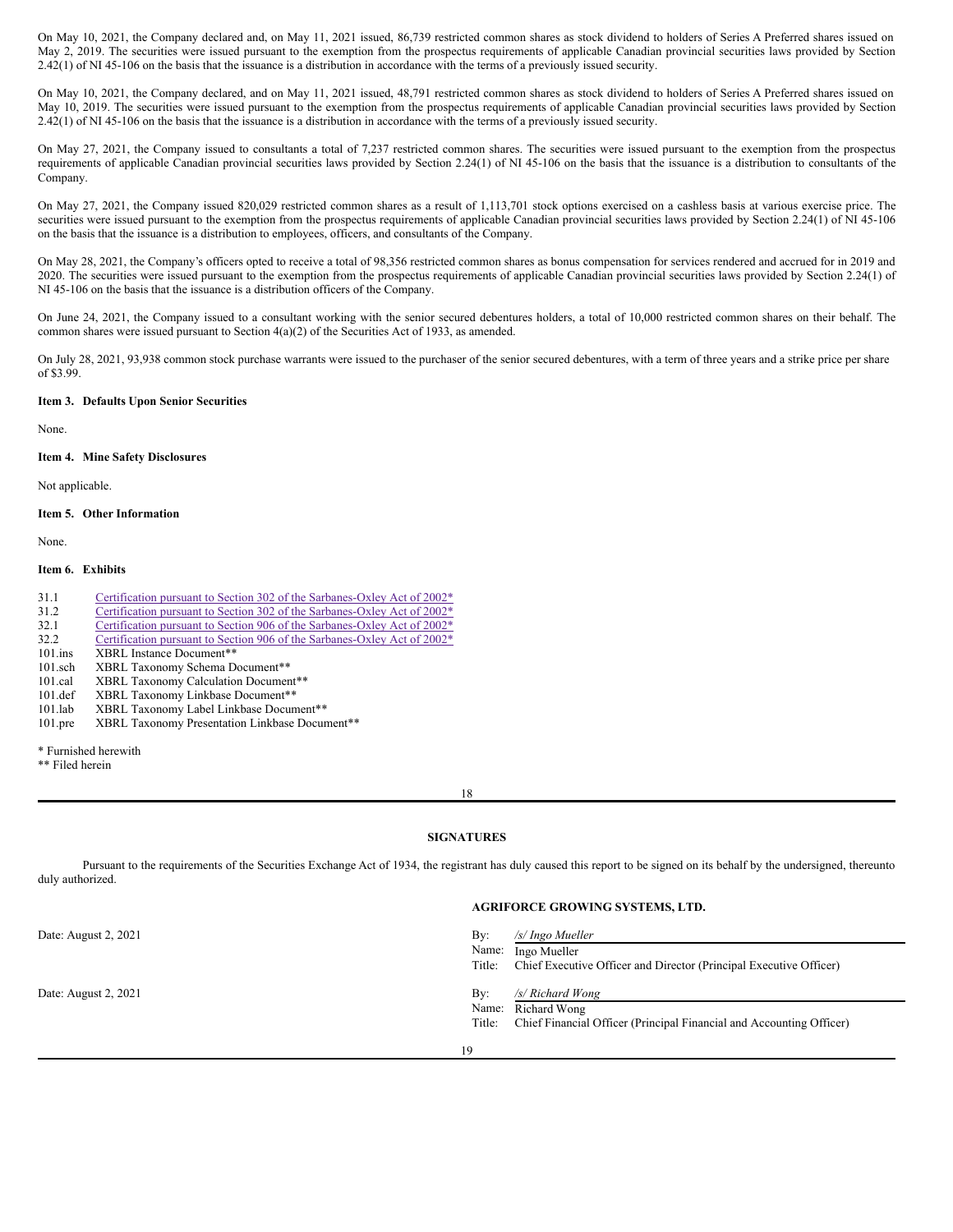## **CERTIFICATION OF PRINCIPAL EXECUTIVE OFFICER PURSUANT TO SECTION 302 OF THE SARBANES-OXLEY ACT OF 2002**

<span id="page-12-0"></span>I, Ingo Mueller, certify that:

1. I have reviewed this quarterly report on Form 10-Q of AgriForce Growing Systems, Ltd.;

2. Based on my knowledge, this quarterly report does not contain any untrue statement of a material fact or omit to state a material fact necessary to make the statements made, in light of the circumstances under which such statements were made, not misleading with respect to the period covered by this quarterly report;

3. Based on my knowledge, the financial statements, and other financial information included in this quarterly report, fairly present in all material respects the financial condition, results of operations and cash flows of the registrant as of, and for, the periods presented in this quarterly report;

4. The registrant's other certifying officer and I are responsible for establishing and maintaining disclosure controls and procedures (as defined in Exchange Act Rules 13a-15(e) and 15d-15(e)) and internal controls over financial reporting (as defined in Exchange Act Rules 13a-15(f) and 15d-15(f)) for the registrant and have:

- a) designed such disclosure controls and procedures, or caused such disclosure controls and procedures to be designed under our supervision, to ensure that material information relating to the registrant, including its consolidated subsidiaries, is made known to us by others within those entities, particularly for the period in which this quarterly report is being prepared;
- b) designed such internal control over financial reporting, or caused such internal control over financial reporting to be designed under our supervision, to provide reasonable assurance regarding the reliability of financial reporting and the preparation of financial statements for external purposes in accordance with generally accepted accounting principles;
- c) evaluated the effectiveness of the registrant's disclosure controls and procedures and presented in this report our conclusions about the effectiveness of the disclosure controls and procedures, as of the end of the period covered by this report based on such evaluation; and
- d) disclosed in this report any change in the registrant's internal control over financial reporting that occurred during the registrant's most recent fiscal quarter that has materially affected, or is reasonably likely to materially affect, the registrant's internal control over financial reporting.

5. The registrant's other certifying officer and I have disclosed, based on our most recent evaluation, to the registrant's auditors and the audit committee of the registrant's board of directors (or persons performing the equivalent function):

- a) all significant deficiencies and material weaknesses in the design or operation of internal controls which are reasonably likely to adversely affect the registrant's ability to record, process, summarize and report financial information; and
- b) any fraud, whether material, that involves management or other employees who have a significant role in the registrant's internal controls over financial reporting.

Dated: August 2, 2021 By: */s/ Ingo Mueller*

Ingo Mueller Chief Executive Officer (Principal Executive Officer)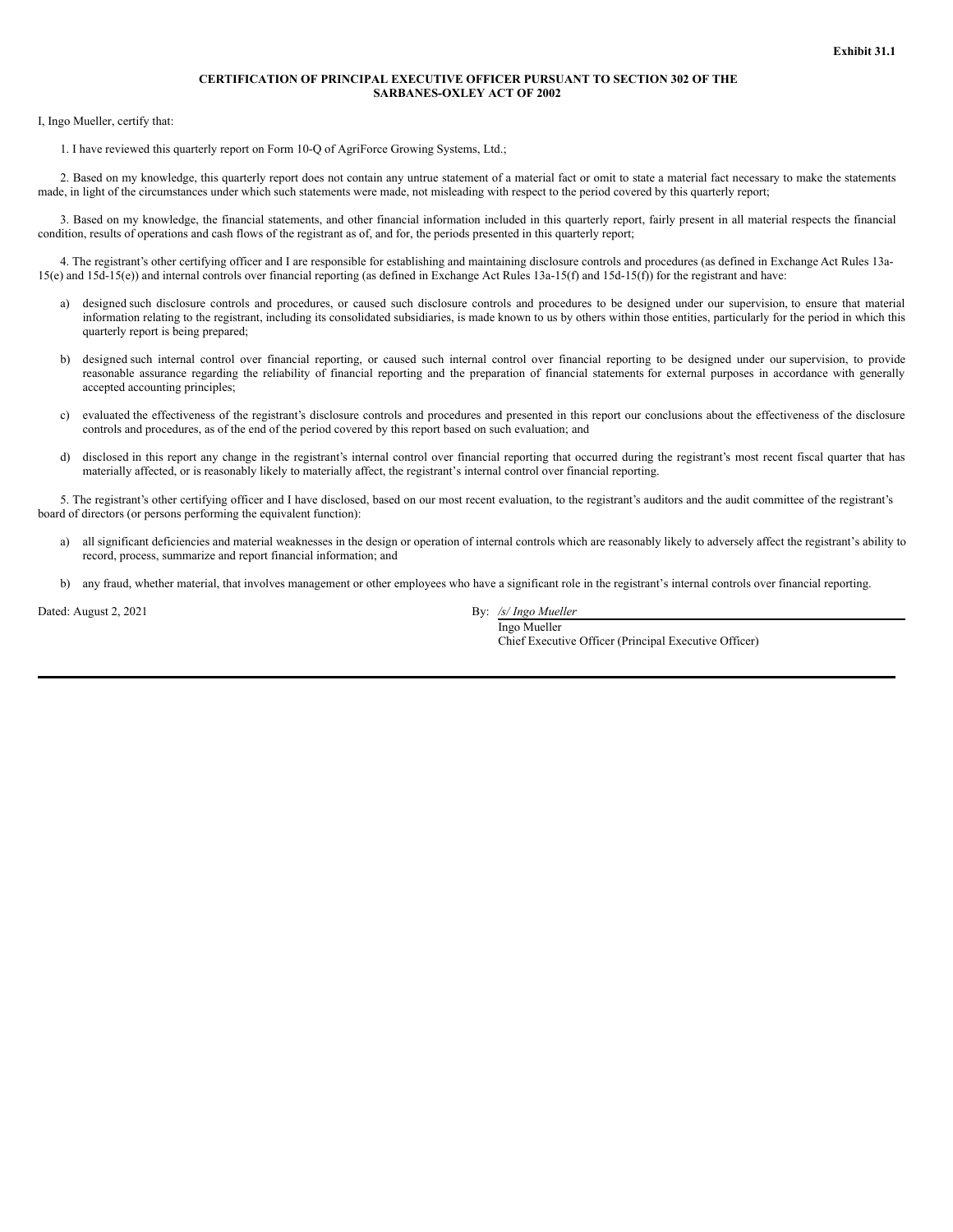#### **CERTIFICATION OF PRINCIPAL EXECUTIVE PRINCIPAL FINANCIAL AND ACCOUNTING OFFICER PURSUANT TO SECTION 302 OF THE SARBANES-OXLEY ACT OF 2002**

<span id="page-13-0"></span>I, Richard Wong, certify that:

1. I have reviewed this quarterly report on Form 10-Q of AgriForce Growing Systems, Ltd.;

2. Based on my knowledge, this quarterly report does not contain any untrue statement of a material fact or omit to state a material fact necessary to make the statements made, in light of the circumstances under which such statements were made, not misleading with respect to the period covered by this quarterly report;

3. Based on my knowledge, the financial statements, and other financial information included in this quarterly report, fairly present in all material respects the financial condition, results of operations and cash flows of the registrant as of, and for, the periods presented in this quarterly report;

4. The registrant's other certifying officer and I are responsible for establishing and maintaining disclosure controls and procedures (as defined in Exchange Act Rules 13a-15(e) and 15d-15(e)) and internal controls over financial reporting (as defined in Exchange Act Rules 13a-15(f) and 15d-15(f)) for the registrant and have:

- a) designed such disclosure controls and procedures, or caused such disclosure controls and procedures to be designed under our supervision, to ensure that material information relating to the registrant, including its consolidated subsidiaries, is made known to us by others within those entities, particularly for the period in which this quarterly report is being prepared;
- b) designed such internal control over financial reporting, or caused such internal control over financial reporting to be designed under our supervision, to provide reasonable assurance regarding the reliability of financial reporting and the preparation of financial statements for external purposes in accordance with generally accepted accounting principles;
- c) evaluated the effectiveness of the registrant's disclosure controls and procedures and presented in this report our conclusions about the effectiveness of the disclosure controls and procedures, as of the end of the period covered by this report based on such evaluation; and
- d) disclosed in this report any change in the registrant's internal control over financial reporting that occurred during the registrant's most recent fiscal quarter that has materially affected, or is reasonably likely to materially affect, the registrant's internal control over financial reporting.

5. The registrant's other certifying officer and I have disclosed, based on our most recent evaluation, to the registrant's auditors and the audit committee of the registrant's board of directors (or persons performing the equivalent function):

- a) all significant deficiencies and material weaknesses in the design or operation of internal controls which are reasonably likely to adversely affect the registrant's ability to record, process, summarize and report financial information; and
- b) any fraud, whether material, that involves management or other employees who have a significant role in the registrant's internal controls over financial reporting.

Dated: August 2, 2021 By: */s/ Richard Wong*

Richard Wong Chief Financial Officer (Principal Financial and Accounting Officer)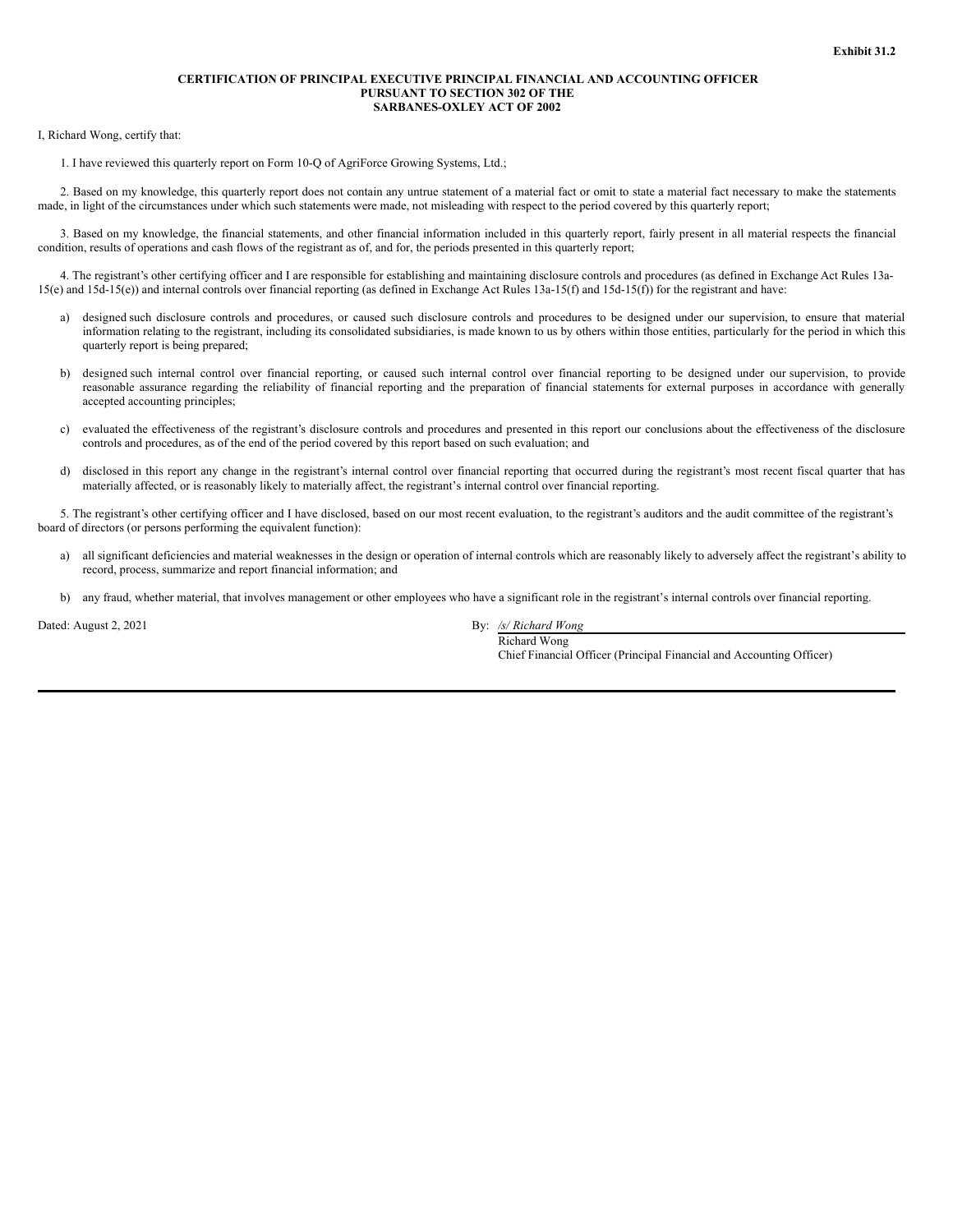## **CERTIFICATION PURSUANT TO 18 U.S.C. SECTION 1350, AS ADOPTED PURSUANT TO SECTION 906 OF THE SARBANES-OXLEY ACT OF 2002**

<span id="page-14-0"></span>About the Quarterly Report of AgriForce Growing Systems, Ltd.. (the "Company") on Form 10-Q for the period ended June 30, 2021 as filed with the Securities and Exchange Commission on the date hereof (the "Report"), Ingo Mueller, Chief Executive Officer (Principal Executive Officer) of the Company, certifies, pursuant to 18 U.S.C. section 1350 of the Sarbanes-Oxley Act of 2002, that:

(1) The Report fully complies with the requirements of section 13(a) or 15(d) of the Securities Exchange Act of 1934; and

(2) The information contained in the Report fairly presents, in all material respects, the financial condition and results of operations of the Company.

Date: August 2, 2021 By: */s/ Ingo Mueller*

Ingo Mueller

Chief Executive Officer (Principal Executive Officer)

A signed original of this written statement required by Section 906, or other document authenticating, acknowledging, or otherwise adopting the signature that appears in typed form within the electronic version of this written statement has been provided to the Company and will be retained by the Company and furnished to the Securities and Exchange Commission or its staff upon request.